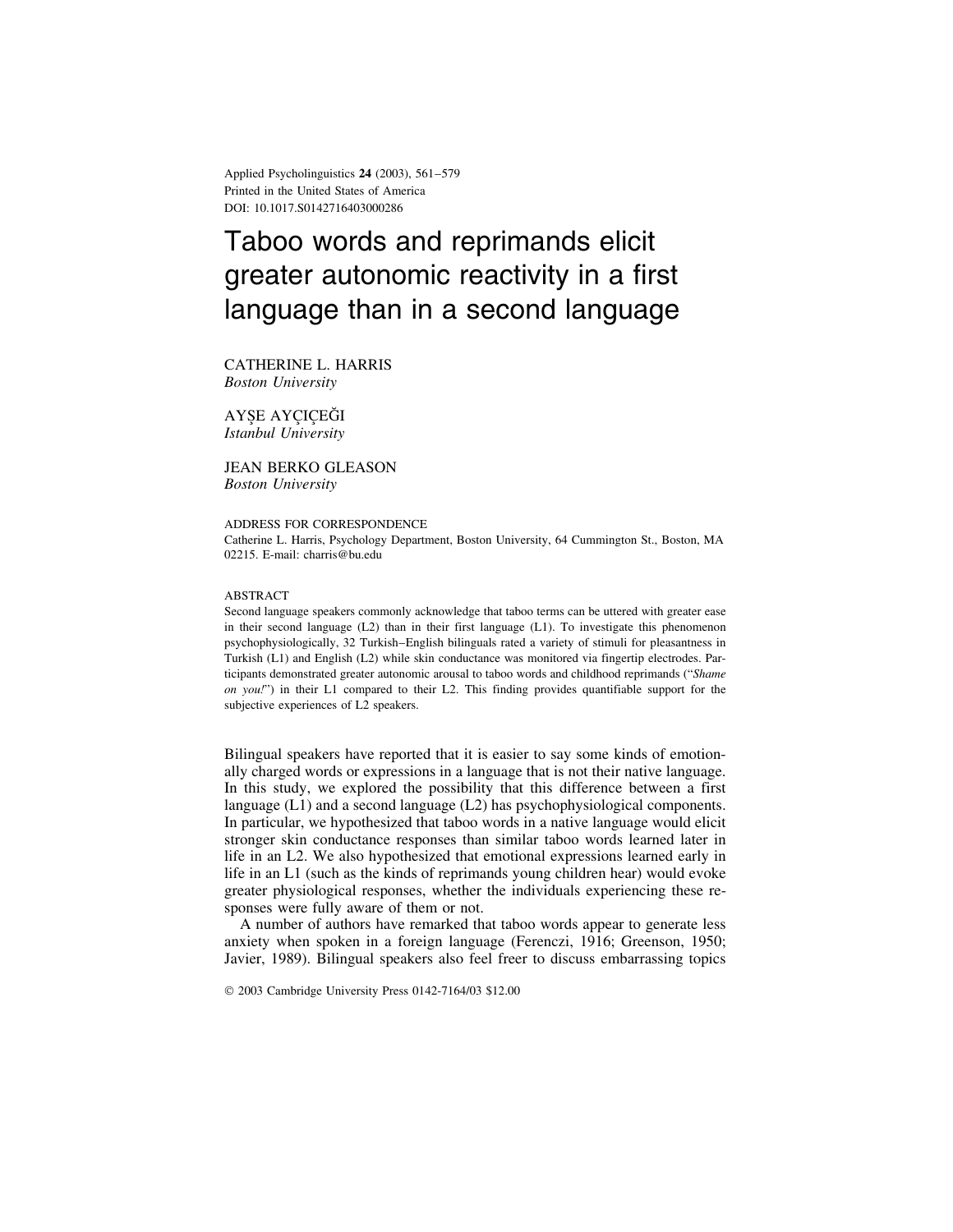## Applied Psycholinguistics 24:4 562 Harris et al.: Autonomic reactivity in L1 and L2

in their L2 (Bond & Lai, 1986; Sechrest, Flores, & Arellano, 1968). Anooshian and Hertel (1994) noted that age of acquisition of a language appears to be more important than proficiency for at least some cases of how the emotional resonance of a language is experienced. They cite the example of a woman who grew up in a Spanish-speaking home and learned English after 8 years of age. Although as an adult she was most proficient in English, she prayed in Spanish, because praying in English never "felt right." Studies of code-switching report that the L2 is often used to increase emotional distance (Altarriba & Rivera– Santiago, 1994; Bond & Lai, 1986; Gonzalez–Reigosa, 1976; Gumperz & Hernandez, 1971; Javier & Marcos, 1989). In contrast, the native language is more often the language of emotional expressiveness (Dewaele & Pavlenko, 2002). For example, Sechrest et al. (1968) reported that married Filipinos used Tagalog for intimate expression, even though English was habitually spoken at home.

One way to measure the emotional impact of words is through their effect on autonomic reactivity. Electrodermal monitoring (the psychophysiological technique that records skin conductance responses, formerly referred to as galvanic skin response) has long been used to measure differential responsiveness to words. Studies have shown that among monolinguals, emotion and taboo words elicit greater skin conductance responses compared to neutral words (Gray, Hughes, & Schneider, 1982; Dinn & Harris, 2000; McGinnies, 1949). Electrodermal recording has not been previously used to study differential reactivity in the languages spoken by bilingual individuals.

The goal of the current study was to determine if electrodermal recording would demonstrate that words with equivalent semantic content in an L1 and L2 generate different degrees of autonomic reactivity. Relevant research literature includes studies of taboo words and emotion terms in monolinguals and bilinguals. Taboo words are known to be the most emotionally evocative of language stimuli (Gray, Hughes, & Schneider, 1982; Jay, 1992; Matthews & MacLeod, 1985; McGinnies, 1949; Nothman, 1962; Van Lancker & Cummings, 1999). Researchers have used taboo-word presentation to study the working of the brain's emotional systems, because processing of taboo words is believed to activate the amygdala, a structure in the limbic system involved in emotion processing and emotion-mediated learning (Labar & Phelps, 1998). MacKay et al. (2002) used taboo words in a Stroop task. Taboo words were displayed in a salient color, the task being to name the ink color and ignore the word. Participants were slower to name the color of the taboo words compared to the color of the neutral words. This "Stroop interference effect" presumably occurs because the anxiety associated with taboo words (or people's understanding of their status as socially stigmatized words) interferes with attending to the colornaming task. The Stroop interference effect was much stronger than the interference effect found for neutral words, and it persisted for over 100 trials.

Aversive words (such as *cancer, death, stabbed*) resemble taboo words in that they produce orienting and attentional effects (Hill & Kemp–Wheeler, 1989; Wischner & Gladis, 1969), although the magnitude is typically less than that of taboo words or words of strong personal significance (Crane, Dieker, & Brown, 1970). Compared to neutral words, aversive words are easier to identify as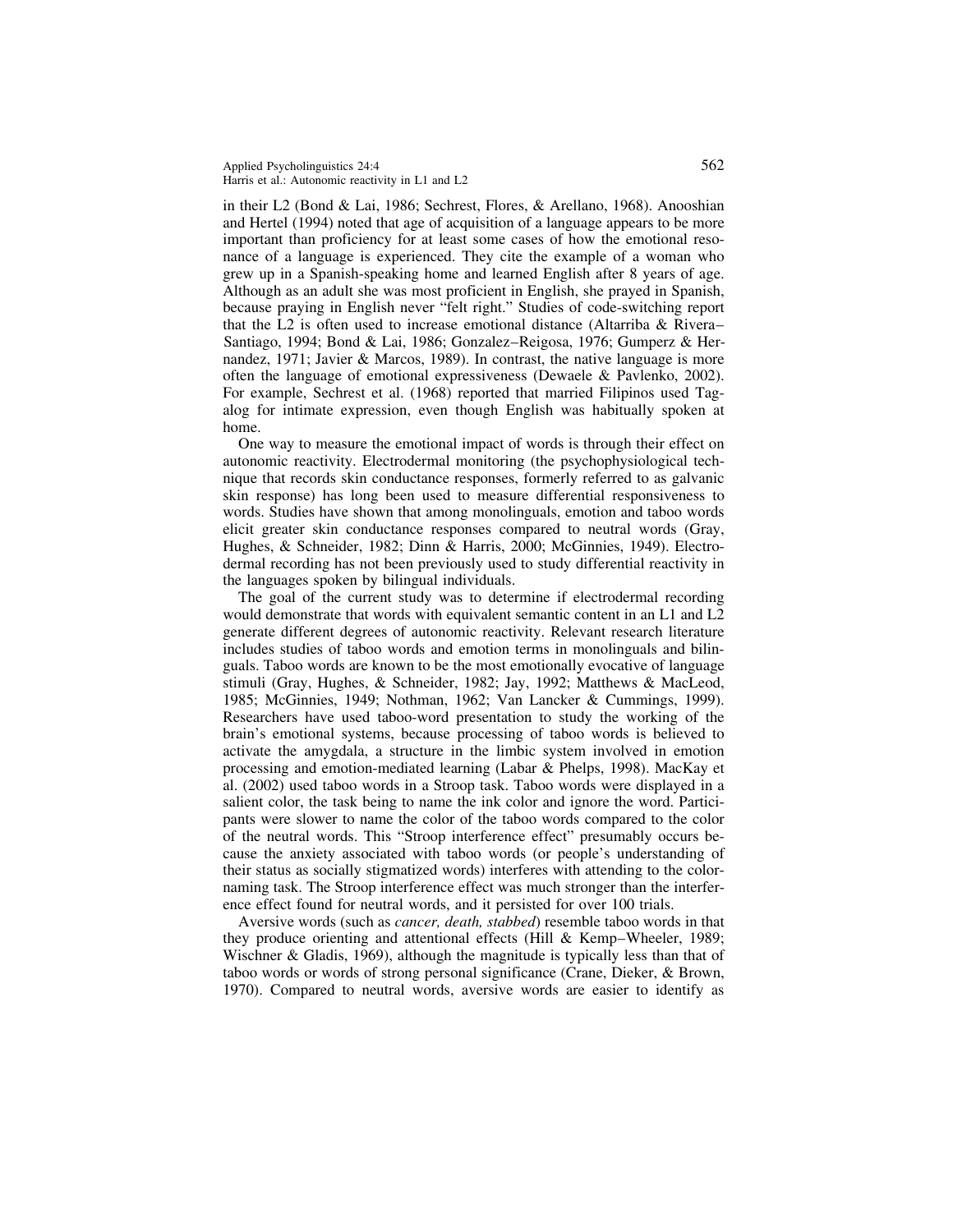words in a lexical decision task (Hill & Kemp–Wheeler, 1989). Both clinical and nonclinical subjects were better able to form associations to aversive words than to neutral words (Wischner & Gladis, 1969).

Comparing emotional responsiveness to words in an L1 versus an L2 has been examined in relatively few laboratory studies, and only one used taboo words. Gonzalez–Regiosa (1976) asked Spanish–English bilinguals to read lists of 10 Spanish taboo words and 10 English taboo words. Following the reading of each list, they rated themselves on their degree of anxiety using a questionnaire sensitive to "state anxiety" (a transient state). Participants also completed a questionnaire designed to assess their level of "trait anxiety" (i.e., whether they had an anxiety-prone personality). Participants rated themselves as more anxious after reading the taboo words in their L1. This result held for both highand low-anxiety participants.

Anooshian and Hertel (1994) examined differential emotional connotations in an L1 versus an L2 using a recall test. Recall of words is known to be influenced by emotionality (Rubin & Friendly, 1986). Anooshian and Hertel (1994) hypothesized that emotion words in the L2 would lack the emotional connotations that render words easy to recall. Participants first rated blocks of words for emotional intensity, pronounceability, and how much activity was inherent in the meaning of the word. After the rating task, participants received a surprise recall task. Emotionality effects were strongest for words when they had been rated for emotionality. More emotion words than neutral words were recalled in the L1, and an equivalent number of emotion and neutral words were recalled in the L2. This supports the authors' hypothesis that only words in the L1 would show an emotionality effect. This supports the thesis of the current paper, which is that words in an L1 have greater emotional resonance than words in an L2. However, in an extension and replication of Anooshian and Hertel's (1994) paradigm, two of the current authors found greater recall for emotion words in both the L1 and L2 (Ayçiçeği & Harris, in press). Indeed, a goal of the current paper was to determine if a psychophysiological measure would be a useful methodology for quantifying intuitions about the greater emotionality of words heard or read in the L1.

Although no prior study has employed electrodermal recording to gauge emotional responsiveness, one study used event-related potentials (ERPs). In this psychophysiological technique, electrodes fixed to the scalp measure brain wave activity corresponding to stimulus presentation. It was interesting that the underlying rationale and design for this study was similar to our own: would emotional responsiveness vary for words in an L1 and an L2? Kim (1993) used P300 amplitude as her dependent measure, following the literature that this ERP component is sensitive to the incentive or emotional value of a stimulus. Kim recorded ERPs to neutral, positive, and negative English words from monolingual English speakers and Korean speakers who had varying degrees of Englishlanguage competency. However, no differences were found in P300 amplitude as a function of words' emotional valence or participants' English proficiency. Kim concluded that her emotion words (words with negative connotations such as *steal* and positive connotations such as *truth*) had probably been insufficiently arousing, because prior studies documenting the sensitivity of the P300 ampli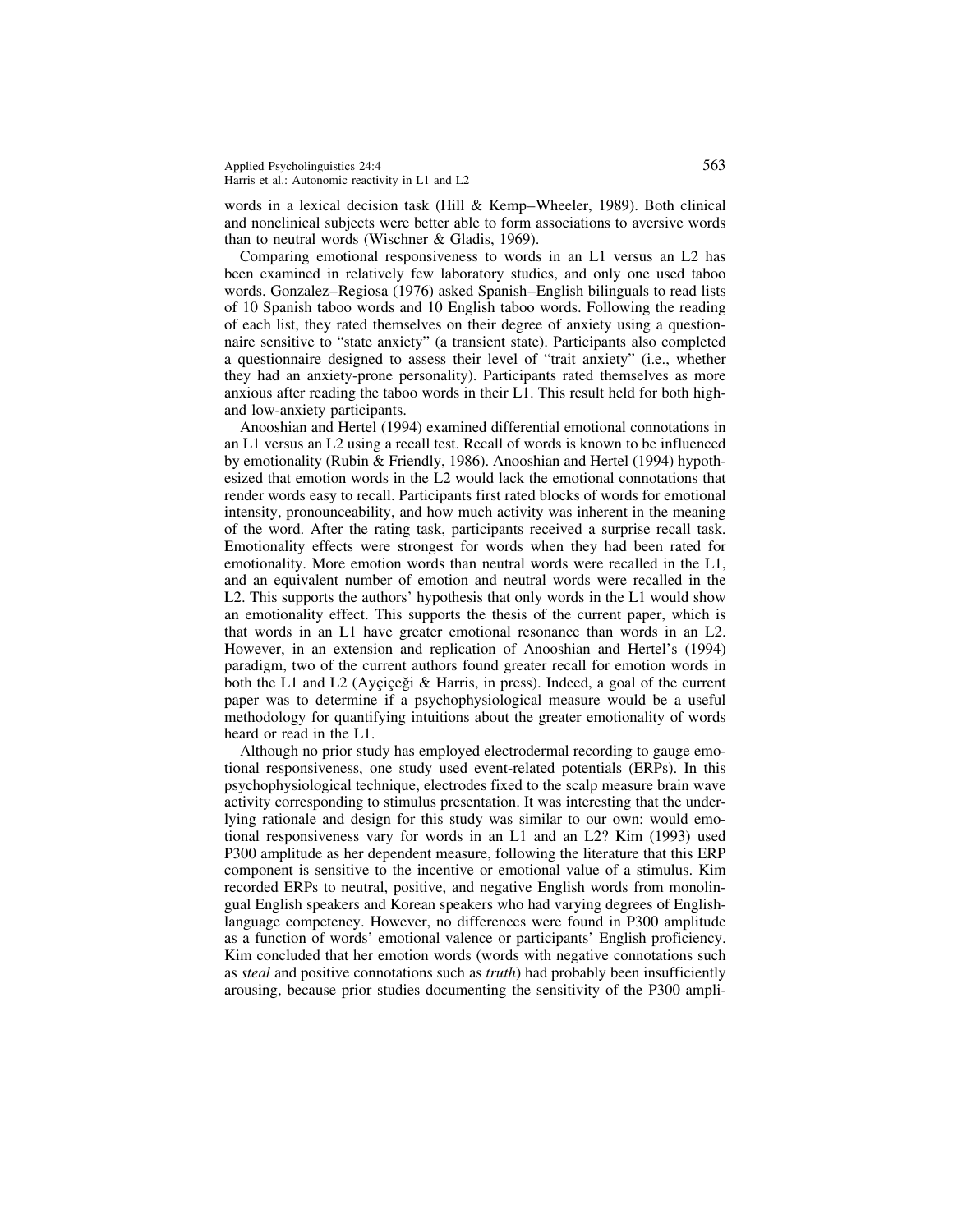tude to emotional stimuli used highly evocative stimuli such as pictures and slang expressions (Vanderploeg, Brown, & Marsh, 1987).

Kim's (1993) study motivates the current project by describing an area in which electrodermal monitoring may be a superior psychophysiological technology in comparison to ERPs. ERPs are sensitive to millisecond changes in brain electrical activity and change predictability in response to both lexical and grammatical factors (Weber–Fox & Neville, 1999). However, Kim (1993) found that ERP waveforms did not vary by emotional valence for monolingual or bilingual participants and so concluded that ERPs are not sensitive to the emotional valences of words. Skin conductance responses are known to be sensitive to differences in the same types of words Kim used in her ERP study (e.g., Dinn & Harris, 2000). Words' emotionality may be a case where electrodermal recording is preferred to ERPs, despite the latter's superior temporal resolution.

Recent research has begun to elucidate hypotheses for why emotional resonance may differ between two languages (Bond & Lai, 1986; Dewaele & Pavlenko, 2002; Dewaele & Regan, 2001; Durst, 2001; Pavlenko, 1999, 2002; Schrauf, 2000; Wierzbicka, 1999). An L1 and L2 are frequently learned in different contexts. The L1 is learned in the context of family life and thus generally includes emotional extremes and usually also an individual's earliest encounters with the gamut of human emotions (Schrauf, 2000). An L2 is frequently the language of schooling, work, and professional achievement and thus comes to be associated with emotional control, autonomy, and achievement (Bond & Lai, 1986; Dewaele & Pavlenko, 2002; Ervin, 1964). Bond and Lai (1986) reasoned that, because the L2 is usually mastered in more emotionally neutral settings than the L1, less arousal would be conditioned to L2 words. These authors predicted that bilingual interviewees would be more comfortable discussing embarrassing topics in their L2. Indeed, it was found that the interviewees spoke at greater length about embarrassing topics (but not neutral topics) when they were instructed to respond in their L2.

Differential emotional context of language acquisition appears to be a sufficient explanation for greater emotionality of words and expressions in the L1. However, the implications for taboo words are not obvious. Historically, the anxiety-arousing effect of taboo words has been attributed to punishment from parents for saying these words during childhood (Ferenczi, 1916). This seems an overly simplistic view from a contemporary standpoint. In some households and some cultures, children acquire taboo words outside the home and learn their stigmatized status from peers. The broader concept of societal disapproval may be more important than punishment by parents. Taboo words learned in an L2 may actually be learned in a similar environment to taboo words in an L1 (i.e., both learned from peer or street culture) and thus may have similar emotional associations.

According to this view, elecrodermal recording could reveal high reactivity for taboo words in both an L1 and an L2, given that reasonably proficient L2 learners will be aware of the stigmatized nature of these words. It thus seemed reasonable to identify emotional expressions that resemble taboo words in being associated with personal threat but are unambiguously acquired in early childhood as part of daily family life. Inspired by prior work on language routines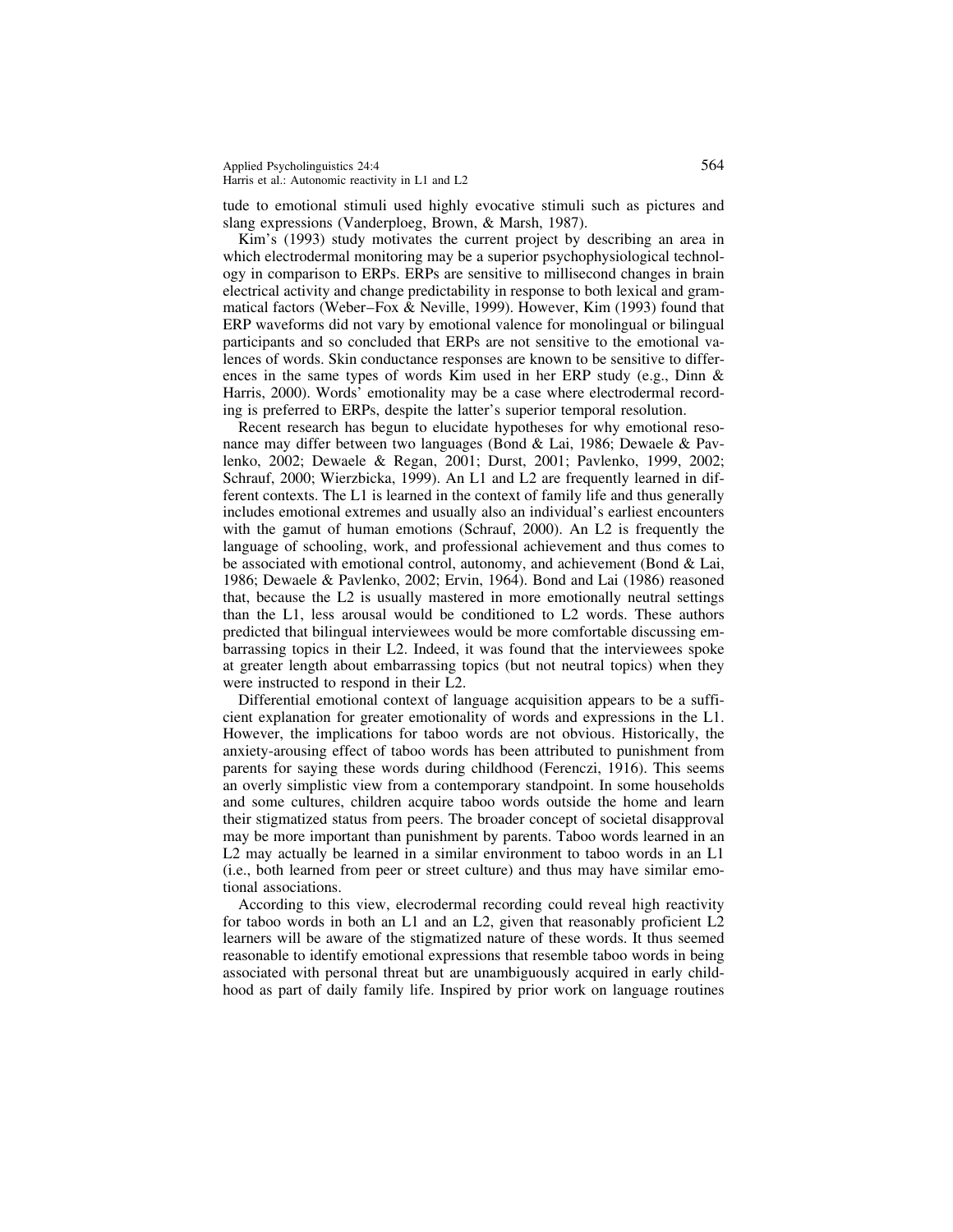and childhood language socialization (Gleason, 1985), we selected the category of childhood reprimands, including expressions like *Go to your room!* and *Shame on you!*

The current study is the first attempt to examine autonomic reactivity to emotional expressions in the L1 and L2. We thus felt it was acceptable to include an exploratory variable, the variable of presentation modality. Comparing visual versus auditory presentation can be useful for future research for two reasons. Greater skin conductance responses might occur for auditory stimuli because the spoken language likely has more diverse and more numerous emotional associations than written language. Spoken words and phrases may activate specific memories. Spoken language is acquired before visual language (for L1 acquisition). To the extent that linguistic representations that are learned early become connected with emotional regulation systems (Bloom & Beckwith, 1989), auditory language may be more closely tied to emotional arousal than visual language. We also varied the modality of presentation for exploratory methodological purposes. For investigating languages that do not use the Latin alphabet, it could be convenient to restrict data collection to the auditory realm. For languages that use the Latin alphabet, typing in a list of words for visual presentation is less labor intensive than recording and digitizing auditory stimuli, thus reducing time to pilot and test a hypothesis.

# METHOD

Bilingual speakers of quite dissimilar languages (English and Turkish) were recruited for this study. The reactivity to comparable words and phrases in their L1 (Turkish) and their L2 (English) was monitored for each participant.

#### *Participants*

Turkish–English bilinguals were chosen for this study for several reasons. Although the largest bilingual population residing in Boston undoubtedly consists of Spanish speakers, Spanish–English bilinguals have very varied languagelearning histories, including being born in the United States or immigrating at diverse ages. Turks residing in Boston most typically arrived in their 20s to pursue graduate school or professional work. They thus have a good command of English but relatively late acquisition and late immersion in an English-speaking country. This allows us to study a relatively homogenous sample of late learners of English. A second reason was our assumption that Turkish would share few cognates with English. Electrodermal results could vary if words in English activate cognates in Turkish.

The participants were 32 native Turkish speakers (15 males, 17 females) who were students or professionals working in the Boston area. All were late learners of English, having acquired English after 12 years of age. The average age of arrival in the United States was 24 (range = 16–31 years), and the mean length of residence was 4 years. The first in-depth exposure to English for most participants was enrollment in an English-language high school in Turkey at age 12 (13 participants) or enrollment at an English-language university in Turkey at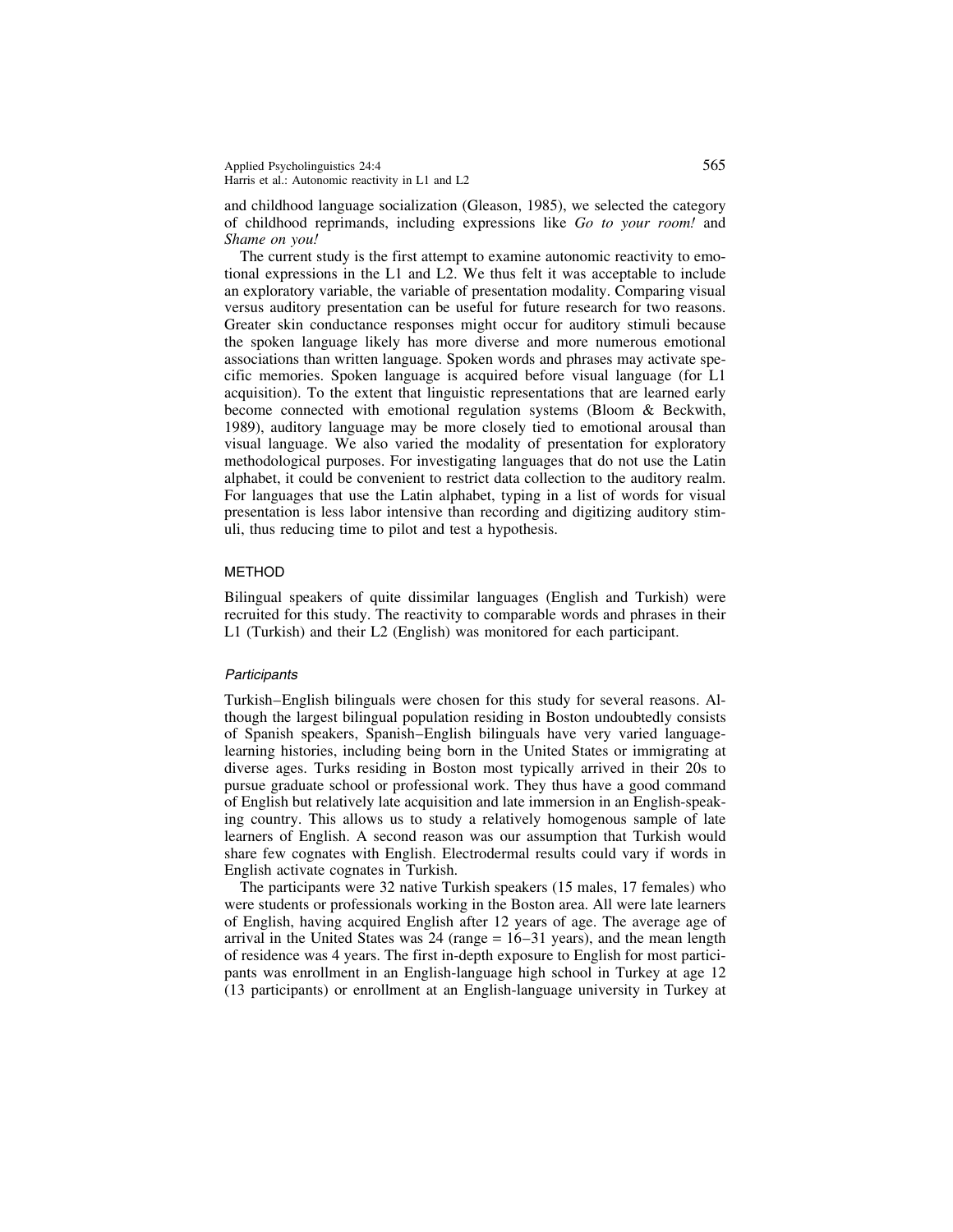| Mean (Range) of<br>Demographic Variables   |                          |                                                  | Mean and Range |             |
|--------------------------------------------|--------------------------|--------------------------------------------------|----------------|-------------|
|                                            |                          | <b>Fluency Test</b><br>and Self-Ratings          | Turkish        | English     |
| Age                                        | $28(20-47)$              | Word fluency test<br>(total words pro-<br>duced) | $37(17-56)$    | $29(17-43)$ |
| Years education                            | $18(12-20)$              | Spoken (conversation)                            | 5              | $3.15(2-4)$ |
| Age of immersion                           | $16(12-31)$              | Understanding                                    | 5              | $3.35(2-4)$ |
| Age of arrival in                          |                          | Reading                                          | 5              | 3.6 $(2-4)$ |
| <b>United States</b><br>Years of residence | $24(16-31)$<br>$4(1-15)$ | Writing                                          | 5              | $2.55(1-4)$ |

Table 1. *Participants' demographic variables and fluency*

*Note:* The age of immersion indicates enrollment in English-language high school, university or arrival in the United States. The word fluency test is the sum of the words produced to letters F, A, and S; 1 min was provided for each letter. Self-ratings on the 1–5 scale indicate poor, fair, good, very good, or native-speaker ability.

age 18 (16 participants). For the remaining three participants, immersion in English began with their arrival in the United States at age 17, 20, or 31, with prior exposure to English consisting of formal classroom instruction in high school or university in Istanbul. The average years of education was 18, which indicates that most participants had completed their undergraduate degree and had 1 or more years of graduate school. Participants rated their own English ability in conversational fluency, reading, understanding, and writing on a 1–5 scale. Numbers on the scale correspond to poor, fair, good, very good, or native ability. Most respondents judged their comprehension of English to be good. Consistent with the preponderance of students and professionals in our sample, average self-rated reading ability was slightly higher than conversational ability. Following Anooshian and Hertel (1994), we also assessed fluency by administering a word fluency task. Participants were given 1 min to produce as many words as possible beginning with a specific letter. Three trials were conducted, using the letters F, A, and S. The score for the word fluency task is the sum of words produced across the three trials (Goodglass & Kaplan, 1972). The number of words generated in English was 29 (range = 17–43) and in Turkish it was 37 (range = 17–56), a statistically significant difference,  $t(31) = 5.4$ ,  $p < .001$ . This difference supports bilinguals' reports that they were more fluent in Turkish than English. Means and ranges for demographic variables appear in Table 1.

# *Design and materials*

Participants read on a computer screen or heard via the computer loudspeaker a variety of word types in Turkish (L1) and English (L2) while their skin conductance response was monitored via fingertip electrodes. A  $2 \times 2 \times 5$  withinsubjects design was used with a Latin-squares crossing: two levels of language, two levels of modality (auditory vs. visual presentation), and five categories of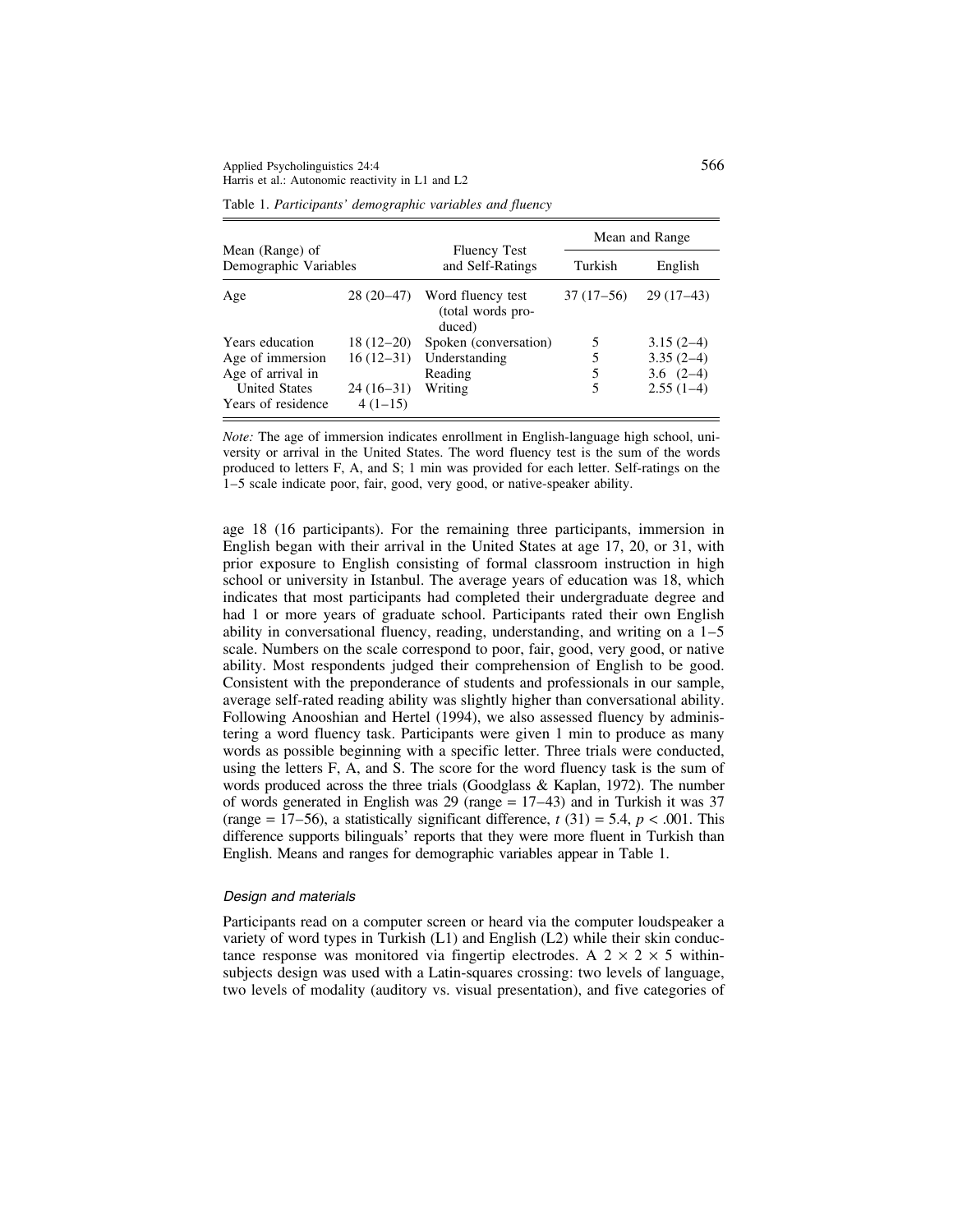#### Applied Psycholinguistics 24:4 567 Harris et al.: Autonomic reactivity in L1 and L2

stimuli: 16 neutral (*door*), 16 positive (*bride, joy*), 16 aversive (*disease, kill*), 9 taboo (*asshole, breast*), and 7 reprimands of the type commonly spoken to children (*Don't do that!* and *Go to your room!*). All factors were counterbalanced across participants. Although participants encountered stimuli in all conditions of the design, they did not see (or hear) the same word in both languages. All stimuli appear in Appendix A.

The positive, aversive, and neutral words were selected and coded from the *Handbook of Semantic Word Norms* (Toglia & Battig, 1978) using the pleasantness scale, which ranges from 1 to 5. Positive words had pleasantness ratings of 3.5 or higher, aversive words had ratings of 2.0 or lower, and neutral words had ratings from 2.5 to 3.4. These three categories of items were selected to have comparable familiarity, as measured by Toglia and Battig's ratings. These items had been used in a previous electrodermal study (Dinn & Harris, 2000, 2003). To select taboo words, we modified the list used by Gonzalez–Regiosa (1976), deleting items that might not be known to the Turkish speakers (*hymen, tampon*). Items were translated into their Turkish equivalents by the second author (A.A.) and verified by a second native speaker of Turkish. Translation equivalents did not exist for all the reprimands or taboo words; thus, we substituted items that had similar meanings and emotional connotations, based on a list of suggestions made by the second author and three faculty members at Istanbul University. For taboo words, substitutions reflected the judgments of these four native Turkish speakers that the taboo word had a sexual connotation or the status of a stigmatized word. Two sexual terms in Turkish are cognates of English words: *seks* (sex) and *masturubasyon* (masturbation). We used the latter in Turkish and did not employ its English cognate. The reprimands were selected to be ones that parents would frequently say to children, although many of these are used in adult–adult contexts as well. When reprimands were displayed visually, they appeared with initial capital letter and final exclamation point (*Shut up!*). This contrasted with other stimuli, which appeared in lower case with no punctuation. Our reason for this visual difference was to use the visual medium to convey the unit of the expression and its emotionality, so that any differences between auditory and visual presentation could be attributed to specifically auditory aspects. This was a concern because, in pilot work, we observed that lower case multiword utterances (e.g., *Shame on you!*) were not always immediately understood to be coherent expressions with emotional force.

After items were selected, we obtained word frequency measures for English stimuli (using the 1982 Francis and Kucera word frequency database) and Turkish stimuli, using Goz' recently compiled listing of Turkish word frequencies (Goz, in press). As listed in Table 2, Turkish words had slightly higher word frequency values than did English items. The positive, negative, and neutral English words had a mean frequency of 127 occurrences per million words and did not differ from each other in word frequency, as measured using the Francis and Kucera (1982) database. The mean frequency for taboo words was substantially less, 4 occurrences per million words. Using Turkish word frequency counts (Goz, in press), a similar pattern was found: taboo words were much lower in frequency than the positive, negative, and neutral words, which did not differ from each other. When comparing frequencies across languages, differ-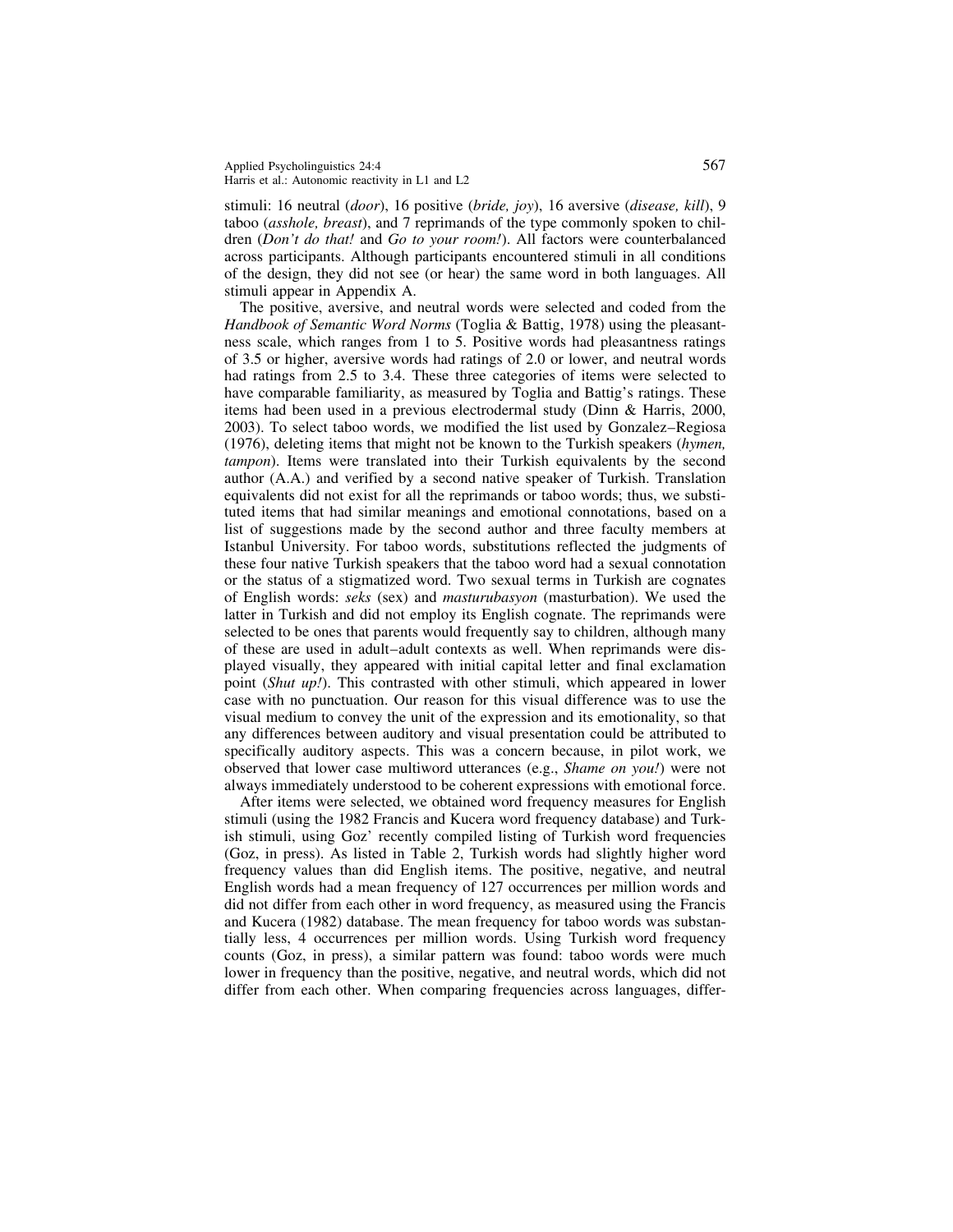|            | Word Frequency |     | Response<br>Latency |     | Unpleasant |                                                 | English<br>Familiarity |                           |
|------------|----------------|-----|---------------------|-----|------------|-------------------------------------------------|------------------------|---------------------------|
|            |                |     |                     |     |            | English Turkish English Turkish English Turkish | Current<br>Subjects    | Native<br><b>Speakers</b> |
| Reprimands |                |     | 3.9                 | 3.8 | 5.4        | 5.5                                             | $4.4*$                 | 4.9                       |
| Taboo      | 4              | 19  | 3.8                 | 3.9 | 4.4        | 4.7                                             | $3.4*$                 | 4.8                       |
| Aversive   | 89             | 168 | 3.4                 | 3.1 | 5.8        | 6.2                                             | 4.6                    | 4.9                       |
| Positive   | $114*$         | 467 | 3.0                 | 2.8 | 1.8        | 1.8                                             | 5.9                    | 6.0                       |
| Neutral    | $175*$         | 448 | 3.3                 | 3.0 | 3.2        | 3.6                                             | 5.8                    | 5.7                       |

Table 2. *Stimulus ratings and response latency*

*Note:* The word frequency is the number of occurrences in a corpora of 1 million words. The response latency is the number of seconds to rate each item on a 1–7 scale for unpleasantness. Current participants only rated English stimuli for familiarity (1–7 scale). The native speakers were 40 Boston University undergraduates who rated the stimuli as part of a separate investigation.

\*Significant difference  $p < .05$ , between English and Turkish values. (Log frequency was used when conducting the *t* tests on word frequency.)

ences did emerge (see means in Table 2). Turkish translations of the English words had higher frequency counts. The mean occurrence per million words was 297 for Turkish items and 147 for English items, a significant difference,  $t(112) = 2.1, p < .04$ . Because the methodology of database construction likely differs between the Turkish and English databases, it would be premature to draw conclusions at this point. However, the frequency difference could mean that English stimuli were both objectively lower in frequency and probably also subjectively less frequent to our participants, because of their fewer number of years speaking English.

All items were recorded and digitized for computerized presentation. Items were recorded by a female native speaker of each language. For most items, a neutral tone was employed. For reprimands, a lightly admonishing tone was used, appropriate to the meaning of the reprimand.

# *Apparatus and procedure*

Stimuli were presented on a Power Macintosh G3 using PsyScope, which is experimental control software developed by Cohen, MacWhinney, Flatt, and Provost (1993). Participants rated each word for pleasantness on a  $1-7$  scale (7 = *maximally unpleasant*) by typing the corresponding key on a standard keyboard using their nondominant hand. Electrodermal activity was recorded using the Davicon C2A Custom Skin Conductance Monitor (NeuroDyne Medical Corporation). Electrodes were attached to the tip of the first and second fingers of the subject's dominant hand. A 10-s recording interval began coincident with stimulus onset. Following Hugdahl (1995), we calculated the amplitude of the phasic skin conductance response by subtracting the basepoint from the maximum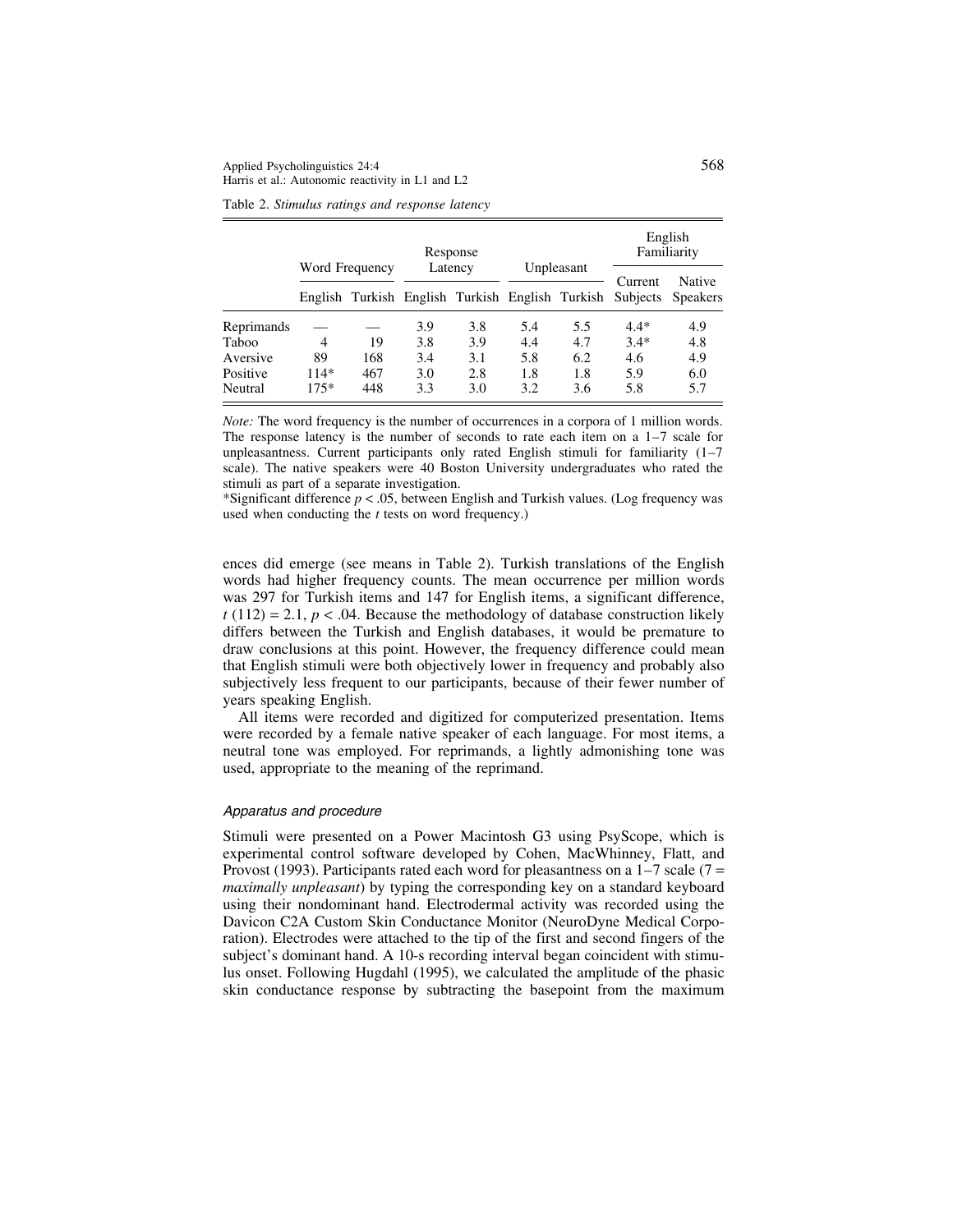score. This amplitude was then divided by the basepoint in order to reduce variation caused by individual differences in baseline skin conductance levels. The resulting value in micromhos was our dependent measure; we will refer to this as the skin conductance response (SCR).

Taboo words, reprimands, and aversive words were distributed throughout the presentation list to be maximally distant from other items in their category. Each participant was presented with 64 intermixed trials. This meant that participants could predict neither the language nor the modality of the next item. The experimenter took notes on trials when artifacts to the electrodermal record may have been introduced (e.g., participants' talking or sneezing). Less than 2% of the data were discarded because of artifacts.

To determine if familiarity with words in a second language influences skin conductance responses, participants rated the English words for familiarity, using the 7-point scale and instructions used by Toglia and Battig (1978). A subset of 22 participants performed the rating task. Eight participants completed the rating task immediately after the electrodermal recording session and 14 completed the rating task on a subsequent day. Forty monolingual native speakers of English also performed the rating task as part of a separate study. We included the native-speaker familiarity ratings in Table 2 as a comparison.

## RESULTS

An analysis of variance (ANOVA) was conducted on the three-factor, withinsubject design. Significant main effects were obtained for language,  $F(1, 31) =$ 10.77, *p* < .002, and for stimulus type, *F* (4, 124) = 11.56, *p* < .001, indicating that SCR amplitudes were higher in Turkish than in English and that amplitudes differed for word types. The omnibus ANOVA also revealed an interaction between stimulus type and language,  $F(4, 124) = 2.64$ ,  $p < .05$ , and between language and modality,  $F(1, 31) = 4.6$ ,  $p < .05$ , but no three-way interaction  $(p > .3)$ . The significant two-way interactions are graphed in Figures 1 and 2.

Planned comparisons were conducted between Turkish and English for each of the stimulus types. The largest difference between languages (and the only statistically significant pairwise comparison) occurred for reprimands,  $F(1, 31) =$ 10.78,  $p < .005$ , with reprimands in Turkish eliciting stronger SCRs than reprimands in English. This difference held for both auditory and visual presentation. Taboo words elicited larger skin conductance responses in Turkish than in English, but statistical significance was obtained only when the analysis was restricted to the auditory modality,  $F(1, 31) = 3.88$ ,  $p < .05$ . Responses to taboo words displayed in the visual modality did not differ between the two languages.

Table 2 presents mean unpleasantness ratings, latency to rate words for unpleasantness, participants' ratings for familiarity of English words and monolingual English familiarity ratings, and mean word frequency values (from the Kucera and Francis, 1982, corpus of 1 million English words, and the Goz, in press, corpus of 1 million Turkish words). The time to rate the reprimands and taboo words was substantially longer (3.8 s) than rating times for other stimulus categories (3.1 s), as indicated by the main effect of stimulus type in the ANOVA performed on response latencies,  $F(4, 124) = 18.2$ ,  $p < .001$ . This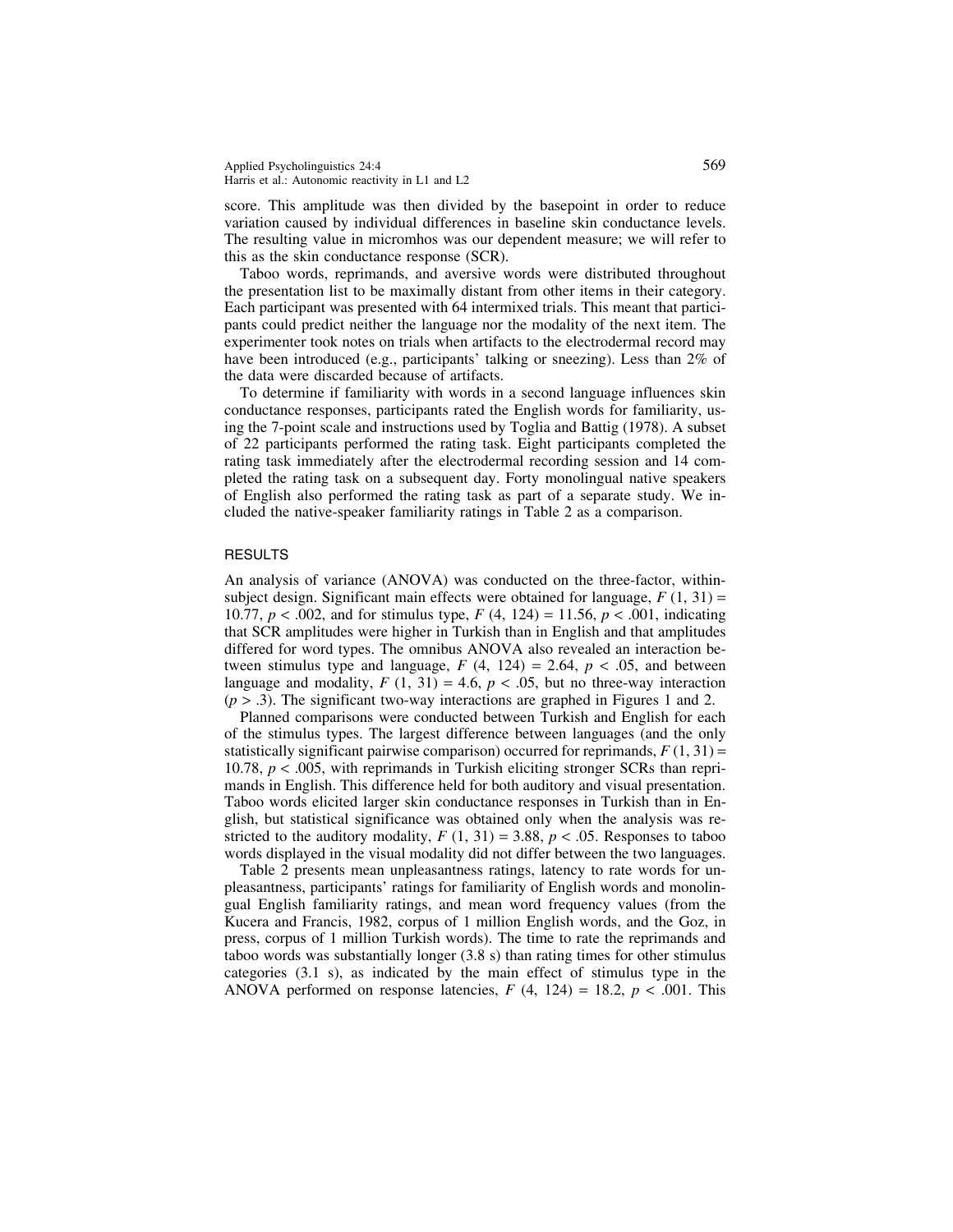Applied Psycholinguistics 24:4 570 Harris et al.: Autonomic reactivity in L1 and L2



Figure 1. The phasic skin conductance response (µmhos) is shown for the five categories of stimuli. The phasic skin conductance response is obtained by subtracting the minimum from the maximum score and dividing by the base point.



Figure 2. Averaging over stimulus categories, skin conductance responses are plotted separately for auditory and visual presentation.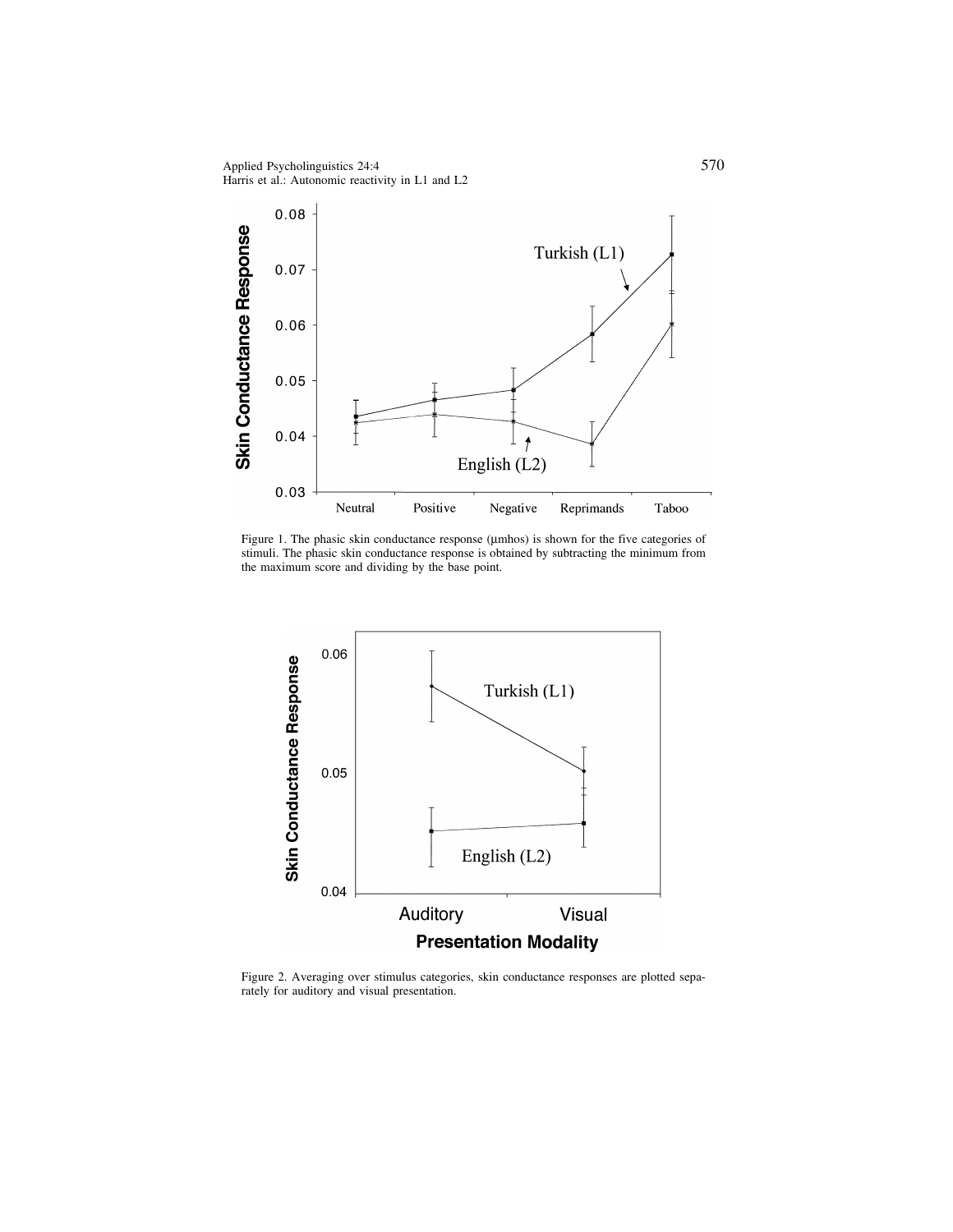presumably reflects the fact that the neutral, positive, and aversive words were selected for having specific pleasantness ratings (in English; Toglia & Battig, 1978) and thus could be more easily rated than the taboo words and reprimands. It is important that the time to rate items was similar in both languages (3.5 s in English and 3.4 s in Turkish). Participants rated the aversive, neutral, and positive words in a manner consistent with the Toglia and Battig pleasantness values (i.e., aversive words were rated as more unpleasant than neutral words and neutral words as less pleasant than positive words). As shown in Table 2, our Turkish participants provided very similar ratings for English and Turkish words.

Participants rated English taboo items as the least familiar of all the categories. Taboo items were rated as significantly less familiar than the next most unfamiliar category, the reprimands,  $F(1, 21) = 7.0$ ,  $p < .02$ . The aversive words were rated as less familiar than the neutral words,  $F(1, 21) = 19.5, p < .001$ . Turkish participants did rate English taboo words and reprimands as less familiar than did Boston University monolingual undergraduates. It is interesting that the Turkish participants judged positive, negative, and aversive words as moderately to highly familiar, and gave them similar ratings to those of monolingual undergraduates. This indicates that Turkish participants had sufficient length of stay (or sufficient immersion in the English-speaking world) for basic vocabulary items to come to have a similar subjective familiarity to that experienced by the monolingual undergraduates.

In an exploratory analysis, we investigated whether the length of the reprimands influenced skin conductance amplitudes, and whether individual participants' rating was correlated with skin conductance responses. We compared short reprimands (*Stop that!, Shut up!, No!*) to long reprimands (*Shame on you!, Go to your room!, I hate you!, Don't do that!*). The Turkish counterparts to these also had the same length categorization. In Turkish, long auditory reprimands had higher SCRs than short auditory reprimands,  $t(54) = 2.0$ ,  $p < .05$ . Skin conductance amplitudes were similar for long and short reprimands in the visual modality, and no differences were apparent in either modality for English. Long reprimands may have activated stored memories, which increased autonomic responding.

Correlations were conducted on participants' individual pleasantness ratings and their SCRs. It seemed likely that personal ratings of unpleasantness could predict SCRs for the taboo words and reprimands, because it is plausible that individuals differ in whether they find specific items threatening or socially stigmatized. This expectation was partially confirmed. No significant correlations were obtained for the positive, negative, and neutral items ( $r = .21$  to  $-.07$ ) or for the taboo items  $(r = .19)$ . However, auditory reprimands manifested a modest correlation with individual unpleasantness ratings ( $r = .29$ ,  $p < .05$ ).

To determine if those words that are more familiar to Turkish speakers elicited stronger SCRs, we correlated participants' familiarity ratings with SCRs elicited by those words. The correlation was near 0 ( $r = -.05$ ), indicating that SCR is not influenced by familiarity. Because taboo words had low familiarity but high SCR, this could mask any subtle familiarity effects when taboo words are pooled with other stimuli. We thus correlated SCR and familiarity separately for the five stimulus categories. None of the correlations were significantly different from zero  $(r = -.09$  to  $.02$ ).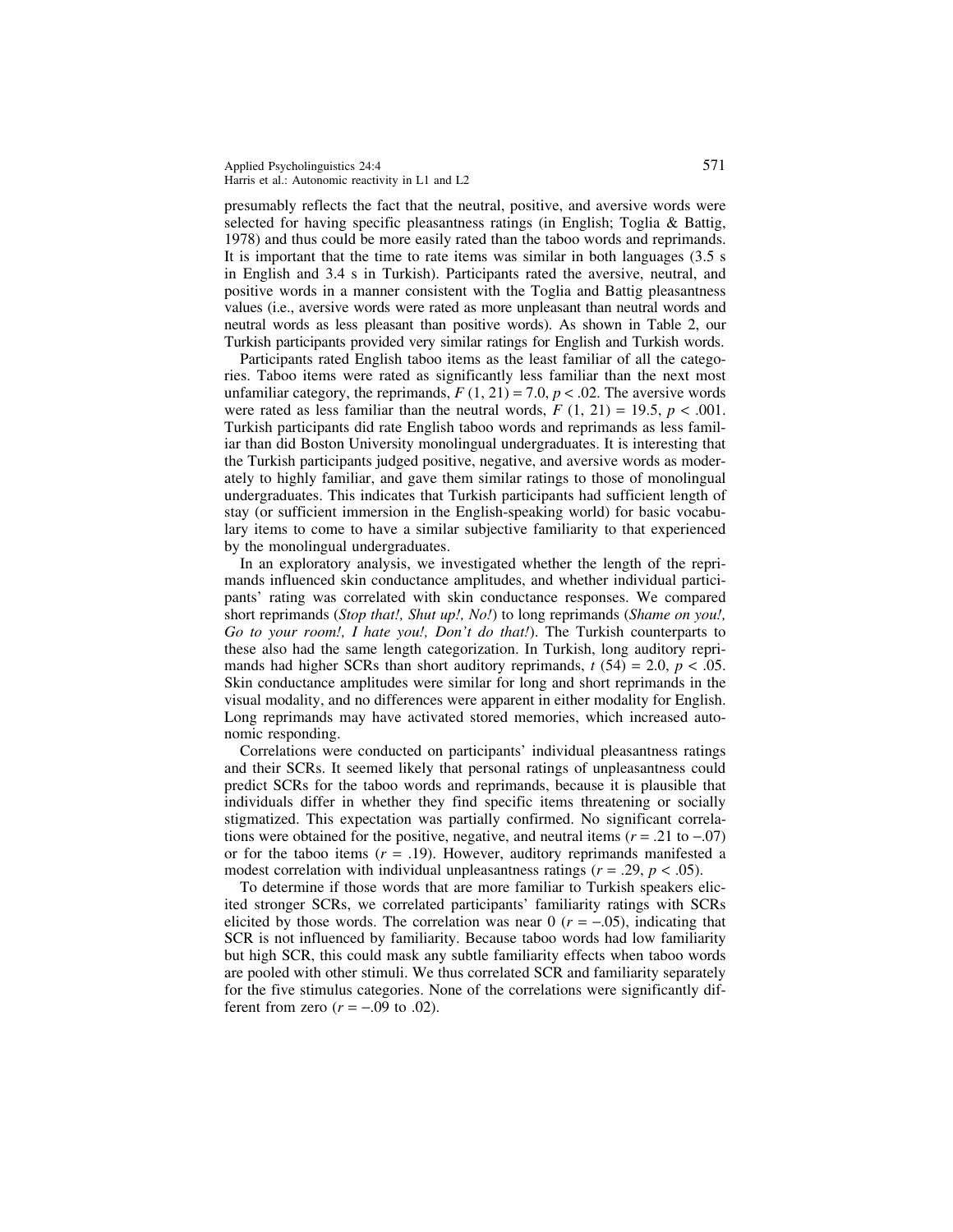### Applied Psycholinguistics 24:4 572 Harris et al.: Autonomic reactivity in L1 and L2

A final exploratory analysis concerned whether the following demographic and language-learning variables predicted skin conductance responses: age, age of exposure to English, age of arrival in the United States, length of stay in the United States, self-rated proficiency, English verbal fluency (i.e., fluency scores), and gender. The effects of the age of acquisition on proficiency have frequently been examined with multiple regression when participants have a varied age of acquisition. For example, Birdsong and Molis (2001) found that the age of arrival in the United States was the strongest predictor of English proficiency for immigrants from Spanish-speaking countries. We conducted two separate multiple regressions, both using the above predictor variables; but in one regression the dependent variable was SCRs elicited by English stimuli, and in the other it was Turkish stimuli. Gender was entered as a dummy variable (1 and −1 for females and males). None of these variables were significantly correlated with SCR in the raw correlation matrix, and they did not become significant when entered as copredictors of SCR analysis with multiple regression.

## DISCUSSION

The greatest reactivity was to taboo words in both languages, consistent with prior studies with monolingual speakers in which taboo words elicited strong autonomic responses (Gray et al., 1982; McGinnies, 1949; Zajonc, 1962). SCRs to taboo words were slightly stronger in the L1, especially in the auditory modality. This supports earlier reports that bilingual speakers experience more anxiety when encountering taboo words in an L1 compared to an L2 (Ferenczi, 1916; Greenson, 1950; Javier, 1989). Consistent with this, during debriefing, several participants reported "feeling nothing" when uttering or hearing a taboo phrase in their L2. However, Turkish participants nevertheless reacted quite strongly to English taboo phrases. Indeed, the finding that taboo words in the  $L2$  elicited larger responses than reprimands in the  $L1$  indicates that the socioemotive force of deviation from social norms has a large effect. Speakers may report "feeling nothing" when uttering or hearing taboo words in their L2 because they are aware that taboo phrases generate a diminished visceral response. This relatively lower response is dichotomized as a "nothing" response when reflecting on the emotional feeling of taboo expressions.

We did not anticipate that there would be such a marked reaction to childhood reprimands in the native language. Similar expressions in English had very little effect on these native Turkish speakers. The finding of greater SCRs for childhood reprimands in an L1 compared to an L2 does not have a precedent in the literature. We included the childhood reprimands to explore the hypothesis that early language codevelops with emotional regulation systems (Bloom & Beckwith, 1989). The large skin conductance amplitudes for L1 reprimands are consistent with this view or may be due to the family context of learning of the L1 (Bostwick, 1996). Further studies will be needed to substantiate the hypothesis that language learned early in life, especially emotional expressions, elicits a more visceral reaction than language learned later in life.

As shown in Figure 2, in the L1, auditory stimuli elicited larger reactivity than visual stimuli. In the L2, however, mean skin conductance amplitudes were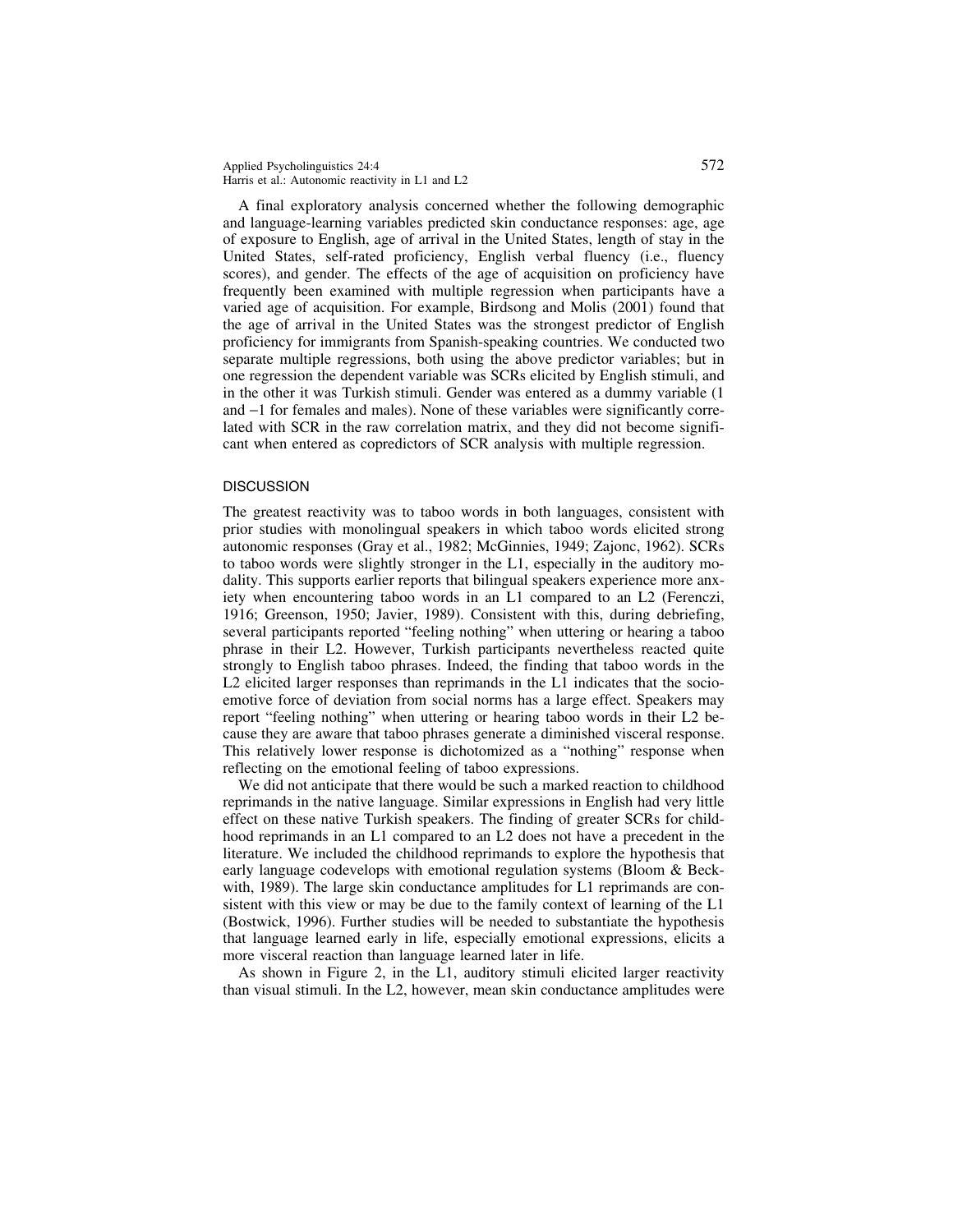#### Applied Psycholinguistics 24:4 573 Harris et al.: Autonomic reactivity in L1 and L2

equivalent for the auditory and visual modality. Why would auditory stimuli elicit greater autonomic arousal than visual stimuli in the L1 but not the L2? This finding could mean that visual and auditory stimuli activate modalityspecific lexical representations (Anooshian & Hertel, 1994). Language acquired early in life, prior to the age when reading is the principal source of new vocabulary, is acquired via the auditory modality. This modality-specific vocabulary may be tightly connected to brain systems for emotional arousal, given the proliferation of neural connections in early and middle childhood. Auditory expressions may also have richer associations than representations activated by print, because more diverse and emotionally rich language experiences occur in the auditory modality. A greater number of associations may result in greater autonomic reactivity. In an L2, a number of associations between auditory and visual representations may be more similar to each other. A greater amount of experience in the L2 may take place with print, because of the context of learning in school and use of the language as an adult in university and work settings.

Of course, the Language  $\times$  Modality interaction graphed in Figure 2 does not require us to posit modality-specific representations. Visual and auditory input could activate modality-independent lexical representations in both Turkish and English. These representations could then lead to a certain amount of autonomic arousal. The auditory qualities of the stimulus, such as tone, cadence, accent, and participants' knowledge that the voice is speaking their L1, may be the critical factors in eliciting high autonomic arousal to auditory stimuli in the L1. How much arousal is conferred by auditory aspects, independent of lexical content, could be explored by filtering speech so that words' identities could not be discerned.

During debriefing, several participants spontaneously mentioned that hearing the reprimands in Turkish led to a memory (or impression of remembering) a family member speaking these phrases. This is consistent with the proposal that modality- and language-specific memories are stored and readily accessible. Our comparison of auditory and visual presentations presents a cautionary note for future research. The difference between an L1 and L2 was reduced for written stimuli. If maximal differences between an L1 and L2 are sought, auditory presentation is probably the more useful experimental approach.

## *Familiarity and skin conductance*

Skin conductance reflects the relevance of a stimulus, such that even a photograph of the face of an acquaintance, when embedded in a stream of unfamiliar faces, will elicit heightened responsivity (Channouf & Rouibah, 1997; Tranel, Fowles, & Damasio, 1985). Could increased electrodermal responses to Turkish words be due, in part, to increased familiarity of Turkish words compared to English words? Our late learners of English would certainly rate most Turkish words as more familiar than most English words. However, there are several reasons to believe that the stronger skin conductance responses to Turkish words reflect greater emotional associations rather than the greater familiarity of Turkish words. Prior work (all with monolingual speakers) has repeatedly found an effect of emotionality on skin conductance responses (Bingham, 1943; Man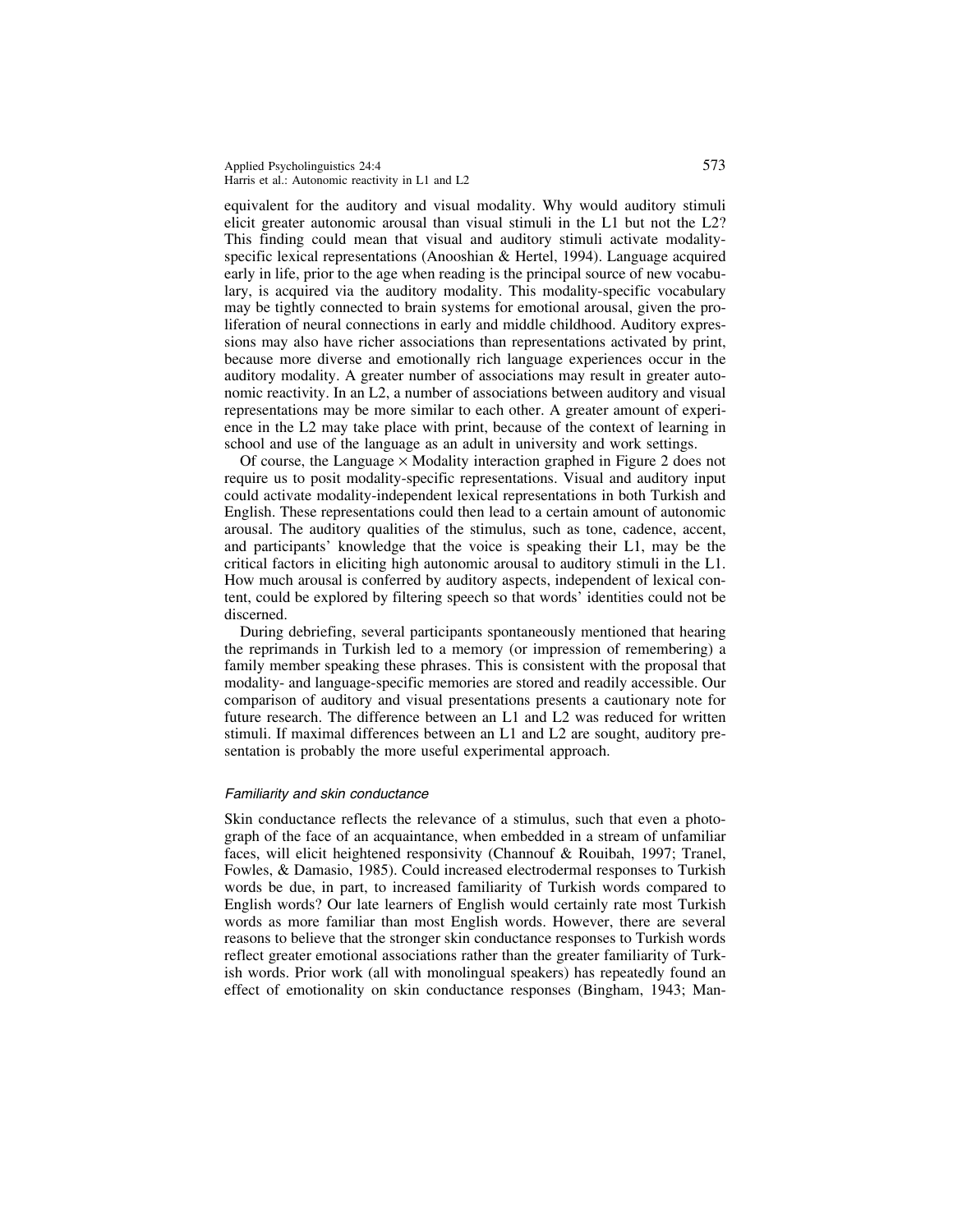ning & Melchiori, 1974; Mathews, Richards, & Eysenck, 1989), but not of words' familiarity (Ellis, Hadyn, Quayle, & Young, 1999; Jacobs, 1955). English taboo words were rated as less familiar than the English reprimands and positive, aversive, and neutral words, yet these items had the strongest SCRs of the English stimuli. Neutral and positive items were rated as most familiar, yet showed the weakest SCRs. As noted in the results section, across all of the five stimulus conditions, English familiarity ratings were uncorrelated with SCRs elicited by English stimuli.

Electrodermal activity is generally believed to be sensitive to the difference in emotional valence between neutral and aversive words, with higher SCRs usually obtained for aversive words (Bingham, 1943; Manning & Melchiori, 1974; Mathews, Richards, & Eysenck, 1989). Unexpectedly, in neither language did positive and aversive words, such as *bride* and *cancer*, elicit significantly stronger SCRs than neutral words. This is surprising because prior work with English monolinguals, using the same stimuli and apparatus (Dinn & Harris, 2000, 2003), found elevated SCRs for aversive compared to neutral words. Although future work is needed to resolve this, we suggest the following as an explanation for the lack of difference between aversive and neutral words. Electrodermal reactivity to arousing stimuli diminishes as those stimuli become expected (Dawson, Schell, & Filion, 1990). Indeed, Dawson et al. (1990) suggest that one measure of the strength of autonomic response is how many items show a measurable SCR before habituation occurs. We suggest that the arousing effects of negatively valanced words like *cancer* and *war* are reduced when they are encountered in the context of expletives and sexual terms. This hypothesis could be tested in future research.

# CONCLUSIONS

Electrodermal recording is a robust and sensitive method for investigating psychophysiological concomitants of language. Different response patterns were found for L1 and L2, and heightened reactivity was found for taboo words in an L1, especially in the auditory modality. The current work also identified a new phenomenon: emotional reactivity to childhood phrases in an L1 but not an L2.

Research on L2 acquisition has traditionally focused on the acquisition of linguistic systems (phonology, morphology, grammar, lexicon). Reports of differences in the emotional experience associated with language are a reminder that more than the cognitive realm must be included when considering how learning an L1 differs from learning an L2. Our study thus contributes to a growing body of work on differences in emotional responsitivity to speakers' different languages (e.g., Anooshian & Hertel, 1994; Ayçiçeği & Harris, in press; Bond & Lai, 1986; Dewaele & Pavlenko, 2002; Gonzalez–Reigosa, 1976; Pavlenko, 1999, 2002).

Taboo words and reprimands elicited stronger physiological responses, as measured by skin conductance, in speakers' L1 than did equivalent words in their L2, which was learned after the age of 12. Our results explain, in part, the relative comfort and ease experienced by bilingual speakers when saying taboo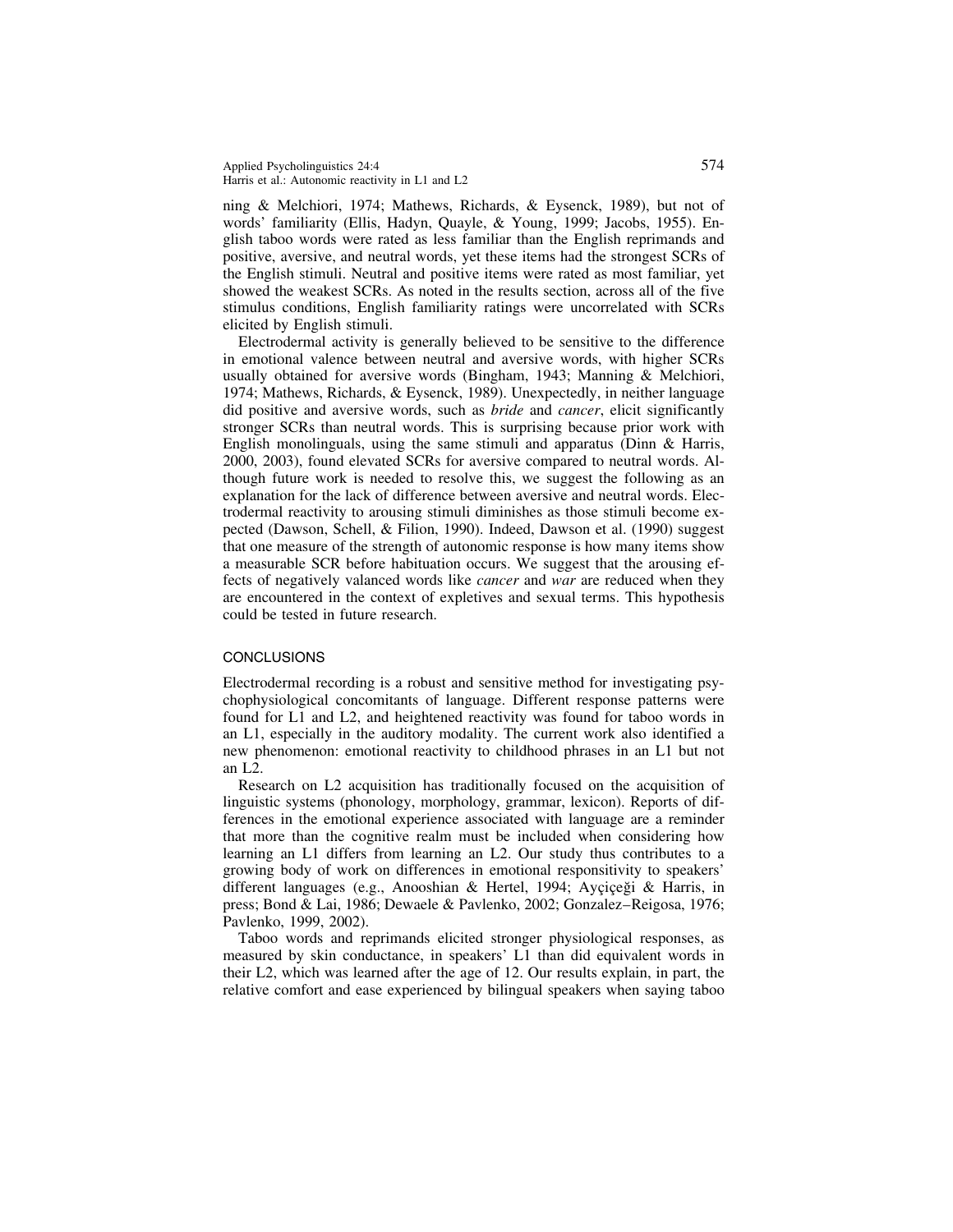Applied Psycholinguistics 24:4 575 Harris et al.: Autonomic reactivity in L1 and L2

words in their L2: the terms, although semantically equivalent, are not as physiologically arousing as the L1 terms. The strong reaction to emotionally laden childhood reprimands in the L1 but not the L2 suggests that a physiological difference between the L1 and later languages is not limited to taboo words. An L1 learned early in life may be represented in an individual in a particularly intimate and pervasive way.

# APPENDIX A

# ENGLISH AND TURKISH STIMULI

# *Aversive words*

| anger   | öfke      |
|---------|-----------|
| cancer  | kanser    |
| crime   | suç       |
| cruel   | zalim     |
| danger  | tehlike   |
| death   | ölüm      |
| disease | hastalık  |
| fight   | kavga     |
| grave   | mezar     |
|         | öldürmek  |
| kill    |           |
| murder  | katletmek |
| pain    | ağrı      |
| poison  | zehir     |
| sick    | hasta     |
| slavery | kölelik   |
| war     | savaş     |

## *Neutral words*

| box      | kutu     |
|----------|----------|
| branch   | şube     |
| chair    | sandalye |
| column   | kolon    |
| door     | kapı     |
| envelope | zarf     |
| finger   | parmak   |
| foot     | ayak     |
| job      | is       |
| name     | isim     |
| number   | sayı     |
| part     | kısım    |
| street   | cadde    |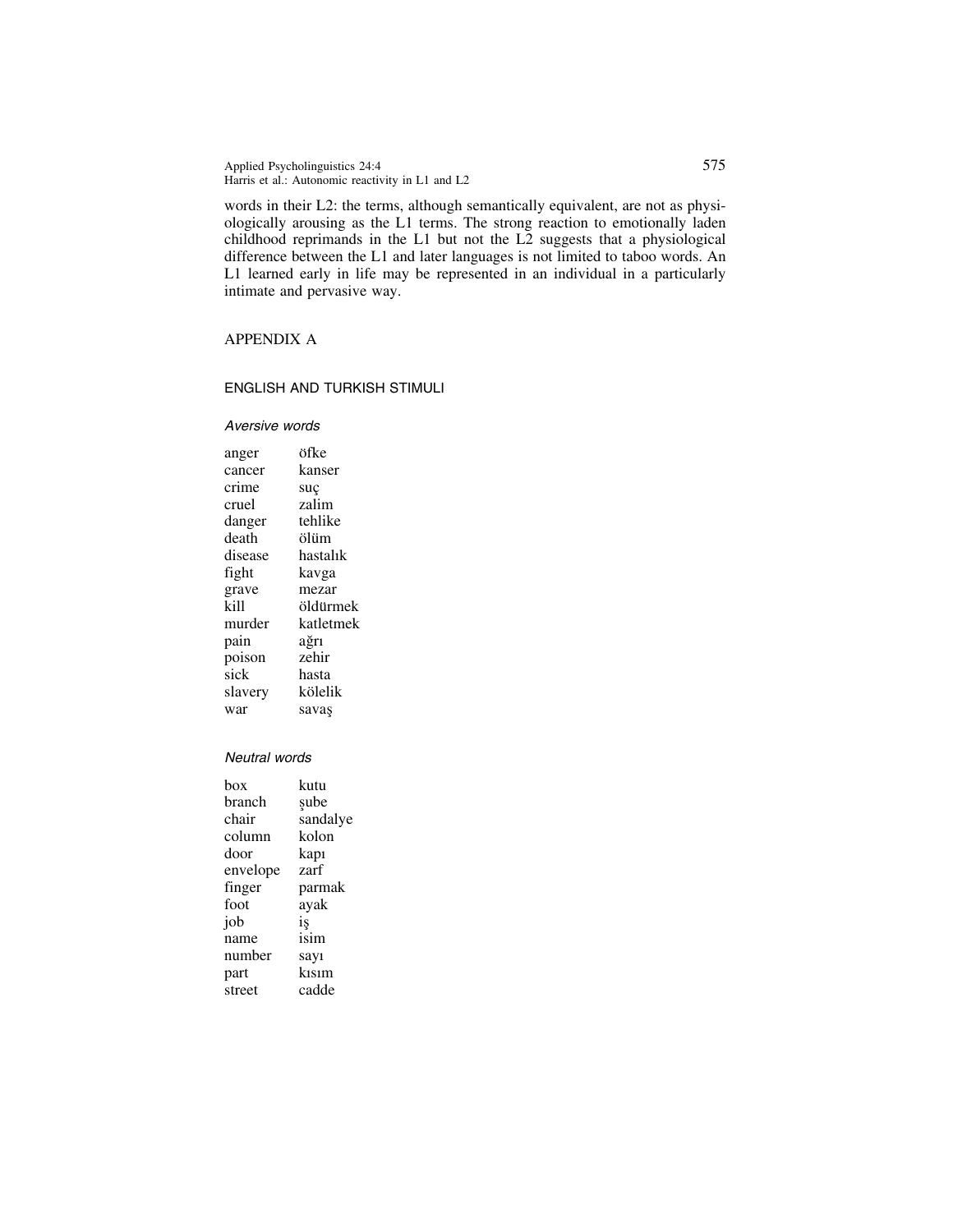Applied Psycholinguistics 24:4 576 Harris et al.: Autonomic reactivity in L1 and L2

table masa<br>tree ağaç tree ağaç<br>
window pence pencere

# *Positive words*

| bride    | gelin      |
|----------|------------|
| father   | baba       |
| freedom  | özgürlük   |
| friend   | arkadas    |
| fruit    | meyva      |
| happy    | mutluluk   |
| home     | ev         |
| honey    | canim      |
| joy      | sevinç     |
| kiss     | öpücük     |
| laugh    | gülmek     |
| love     | ask        |
| mother   | anne       |
| mountain | dağ        |
| smile    | gülümsemek |
| sunset   | gündoğuşu  |

# *Reprimands (not all are translation equivalents)*

| Don't do that!   | Yapma!                                                   |
|------------------|----------------------------------------------------------|
| Go to your room! | Yikil karşımdan! (translation: I don't want to see you!) |
| No!              | Hayir                                                    |
| Shame on you!    | Seni utanmaz!                                            |
| Shut up!         | Kes sesini!                                              |
| Stop that!       | Dur!                                                     |
| I hate you!      | Senden nefret ediyorum!                                  |

# *Taboo words (not all are translation equivalents)*

| asshole  | sevişmek     |
|----------|--------------|
| bitch    | kahpe        |
| breast   | meme         |
| oral sex | masturbasyon |
| shit     | gerdek       |
| raped    | tecavüz      |
| pee      | fuhuş        |
| vagina   | bekaret      |
| whore    | kilot        |
|          |              |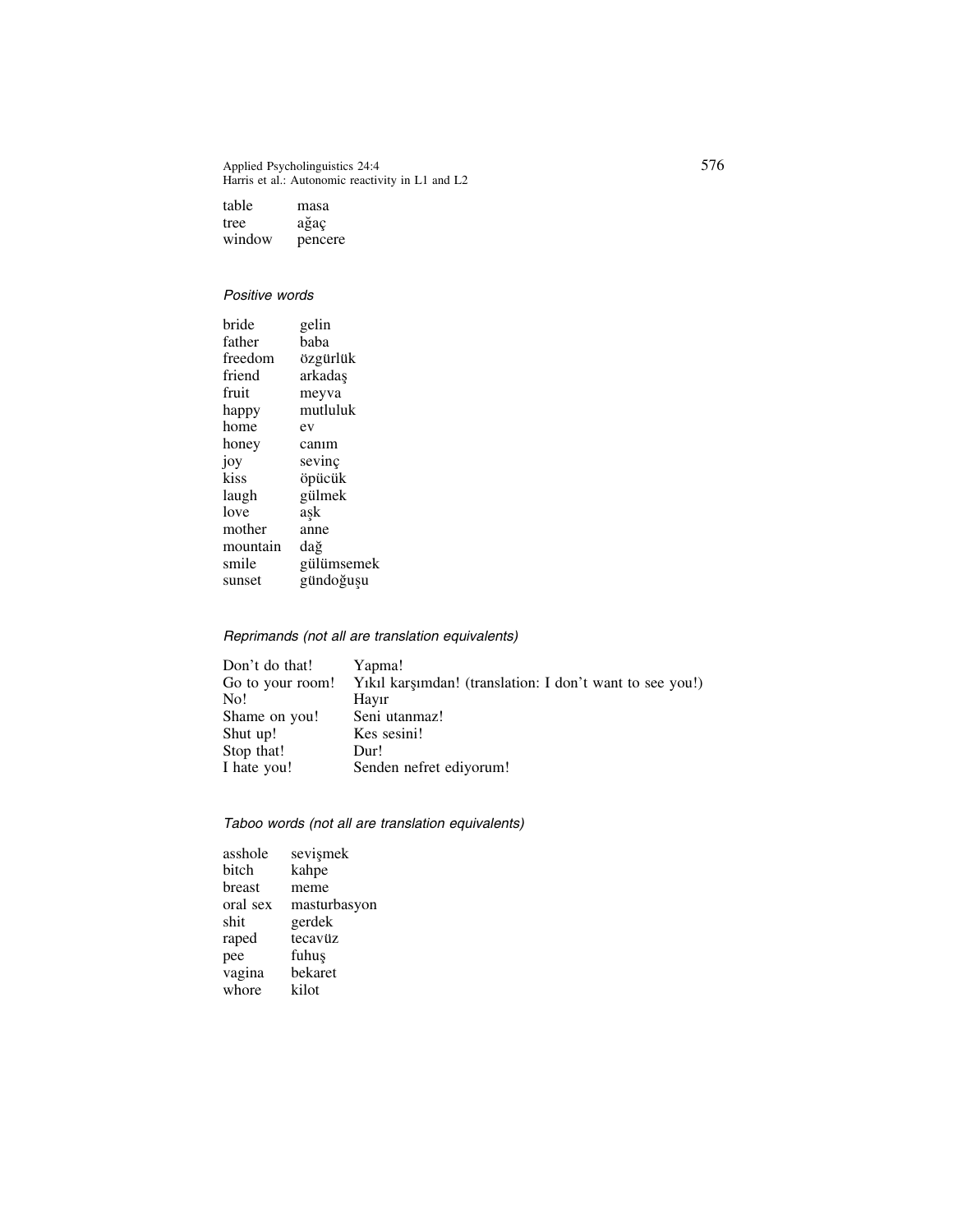Applied Psycholinguistics 24:4 577 Harris et al.: Autonomic reactivity in L1 and L2

## ACKNOWLEDGMENTS

Bruce Mehler from NeuroDyne Medical Corporation provided expertise regarding electrodermal recording. We thank Hiram Brownell, Jean-Marc Dewaele, Wayne Dinn, and Alison Morris for helpful comments on a previous draft.

## REFERENCES

- Altarriba, J., & Rivera–Santiago, A. L. (1994). Current perspectives on using linguistic and cultural factors in counseling the hispanic client. *Professional Psychology: Research and Practice, 25,* 388–397.
- Anooshian, J. L., & Hertel, T. P. (1994). Emotionality in free recall: Language specificity in bilingual memory. *Cognition and Emotion, 8,* 503–514.
- Ayçiçeği, A., & Harris, C. L. (in press). Bilinguals' recall and recognition of emotion words. *Cognition and Emotion*.
- Bingham, W. E. (1943). A study of the relations which the galvanic skin response and sensory reference bear to judgments of the meaningfulness and importance of 72 words. *Journal of Psychology, 16,* 21–34.
- Birdsong, D., & Molis, M. (2001). On the evidence for maturational constraints in second language acquisition. *Journal of Memory and Language, 44,* 235–249.
- Bloom, L., & Beckwith, R. (1989). Talking with feeling: Integrating affective and linguistic expression in early language development. *Cognition and Emotion, 3,* 315–342.
- Bond, M. H., & Lai, T. (1986). Embarrassment and code-switching into a second language. *Journal of Social Psychology, 126,* 179–186.
- Bostwick, C. M. (1996). Individual differences in young children's emotion knowledge and emotional expressiveness: The role of the family. *Dissertation Abstracts International: Section B. The Physical Sciences and Engineering, 56,* 5193.
- Channouf, A., & Rouibah, A. (1997). Suboptimal familiar faces exposure and electrodermal reactions. *Annuario de Psicologia, 74,* 85–97.
- Cohen, J. D., MacWhinney, B., Flatt, M. R., & Provost, J. (1993). PsyScope: An interactive graphic system for designing and controlling experiments in the psychology laboratory using Macintosh computers. *Behavior Research Methods, Instruments, and Computers, 25,* 257–271.
- Crane, L. D., Dieker, R. J., & Brown, C. T. (1970). The physiological response to the communication modes: Reading, listening, writing, speaking, and evaluating. *Journal of Communication, 20,* 231–240.
- Dawson, M. E., Schell, A. M., & Filion, D. L. (1990). The electrodermal system. In J. T. Cacioppo & L. G. Tassinary (Eds.), *Principles of psychophysiology: Physical, social, and inferential elements* (pp. 295–324). Cambridge: Cambridge University Press.
- Dewaele, J.-M., & Pavlenko, A. (2002). Emotional vocabulary in interlanguage. *Language Learning, 52,* 263–322.
- Dewaele, J.-M., & Regan, V. (2001). The use of colloquial words in advanced French interlanguage. *EUROSLA Yearbook, 1,* 51–67.
- Dinn, W. M., & Harris, C. L. (1999, August). *Orbitofrontal dysfunction: A neurobehavioral continuum*. Paper presented at the APA 107th Annual Convention, Boston.
- Dinn, W. M., & Harris, C. L. (2000). Neurocognitive function in antisocial personality disorder. *Psychiatry Research, 97,* 173–190.
- Durst, U. (2001). Why Germans don't feel anger: In J. Harkins, & A. Wierzbicka (Eds.), *Emotions in crosslinguistic perspective.* New York: Mouton de Gruyter.
- Ellis, H. D., Quayle, A. H., & Young, A. W. (1999). The emotional impact of faces (but not names): Face specific changes in skin conductance responses to familiar and unfamiliar people. *Current Psychology: Developmental, Learning, Personality, Social, 18,* 88–97.
- Ervin, S. M. (1964). Language and TAT content in bilinguals. *Journal of Abnormal and Social Psychology, 5,* 500–507.
- Ferenczi, S. (1916). *Contributions to psychoanalysis.* Boston: Badger.
- Francis, W. N., & Kucera, H. (1982). *Frequency analysis of English usage: Lexicon and grammar.* Boston: Houghton Mifflin.
- Gleason, J. B. (1985). Language and socialization. In F. S. Kessel (Ed.), *The development of language and language researchers: Essays in Honor of Roger Brown.* Hillsdale, NJ: Erlbaum.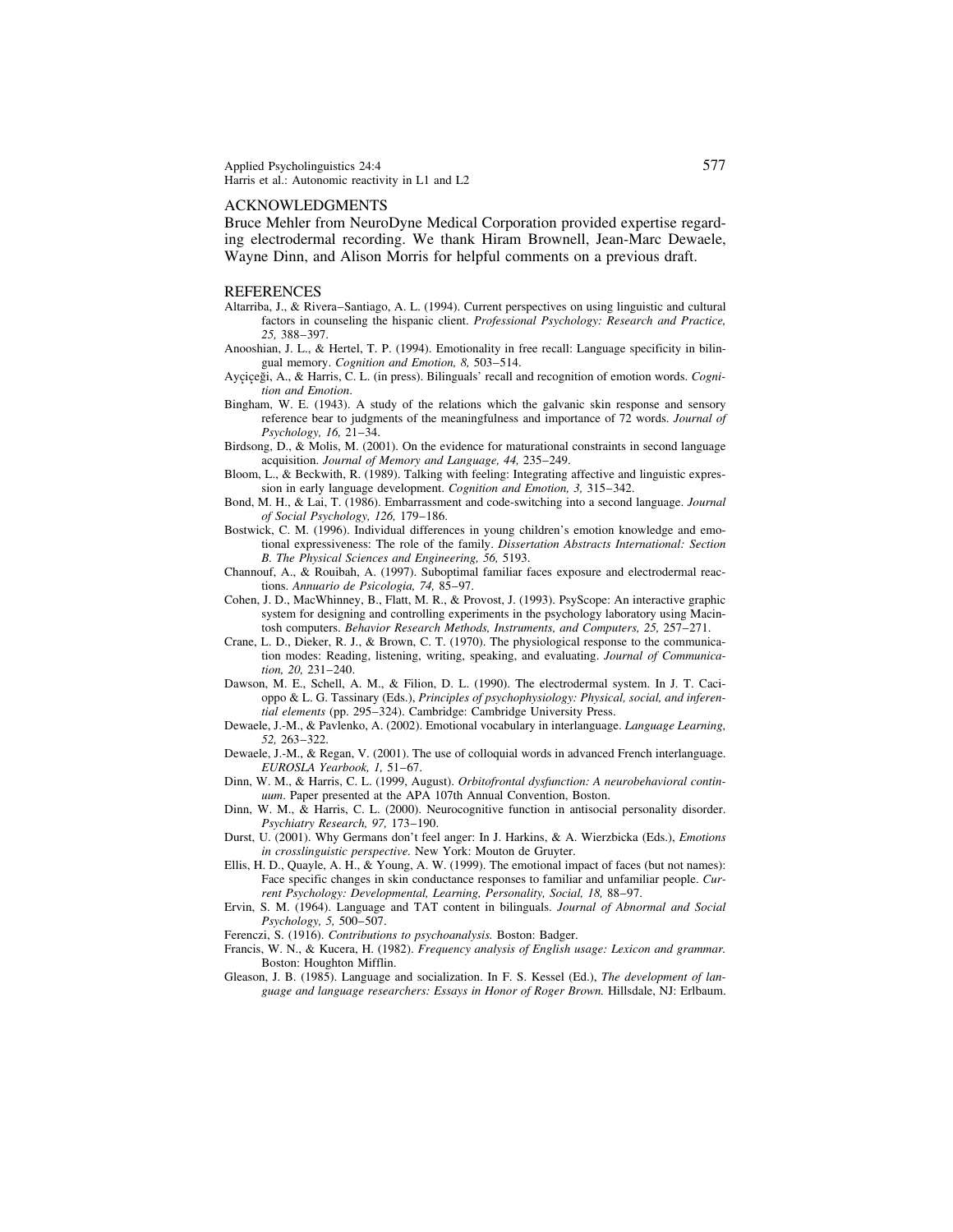Applied Psycholinguistics 24:4 578 Harris et al.: Autonomic reactivity in L1 and L2

- Gonzalez–Regiosa, F. (1976). The anxiety arousing effect of taboo words in bilinguals. In C. D. Spielberger & R. Diaz–Guerrero (Eds.), *Cross-cultural anxiety* (pp. 89–105). Washington, DC: Hemisphere.
- Goodglass, H., & Kaplan, E. (1972). *The assessment of aphasia and related disorders.* Philadelphia, PA: Lea & Febiger.
- Goz, Ö. (in press). *The word frequency dictionary of written Turkish*. Istanbul: Turkish Language Institute.
- Gray, S. G., Hughes, H. H., & Schneider, L. J. (1982). Physiologial responsivity to a socially stressful situation: The effect of level of moral development. *Psychological Record, 32,* 29–34.

Greenson, R. (1950). The mother tongue and the mother. *International Journal of Psychiatry, 31,* 18–23. Gumperz, J. J., & Hernandez, E. (1971). *Bilingualism, bidialectalism, and classroom interaction in language and social groups.* Palo Alto, CA: Stanford University Press.

Hill, A. B., & Kemp–Wheeler, S. M. (1989). The influence of context on lexical decision times for emotionally aversive words. *Current Psychology: Research and Reviews, 8,* 219–227.

- Kim, M. (1993). *The effects of emotional connotations of English words on event-related potentials (ERPs) in Korean–English bilinguals and English-speaking monolinguals.* Unpublished doctoral dissertation, University of Georgia.
- Jacobs, A. (1955). Formation of new associations to words selected on the basis of reaction-time-GSR combinations. *Journal of Abnormal and Social Psychology, 51,* 371–377.
- Javier, R. A. (1989). Linguistic considerations in the treatment of bilinguals. *Journal of Psychoanalytic Psychology, 6,* 87–96.

Javier, R. A., & Marcos, L. R. (1989). The role of stress on the language-independence and codeswitching phenomena. *Journal of Psycholinguistic Research, 18,* 449–472.

- Jay, T. B. (1992). *Cursing in America*. Philadelphia, PA: John Benjamins.
- LaBar, K. S., & Phelps, E. A. (1998). Arousal-mediated memory consolidation: Role of the medial temporal lobe in humans. *Psychological Science, 9,* 490–493.
- MacKay, D. G., Shafto, M., Taylor, J. K., Marian, D. E., Abrams, L., & Dyer, J. (2002). *The taboo Stroop and related effects of emotion on memory and attention.* Paper presented at the Annual Meeting of the Psychonomics Society, Kansas City, MO.

Manning, S. K., & Melchiori, M. P. (1974). Words that upset urban college students: Measures with GSRs and rating scales. *Journal of Social Psychology, 94,* 305–306.

- Mathews, A., Richards, A., & Eysenck, M. (1989). Interpretation of homophones related to threat in anxiety states. *Journal of Abnormal Psychology, 98,* 31–34.
- Matthews, A., & MacLeod,C. (1985). Discrimination of threat cues without awareness in anxiety states. *Journal of Abnormal Psychology, 95,* 131–138.
- McGinnies, E. (1949). Emotionality of perceptual defense. *Psychological Review, 56,* 244–251.
- Nothman, F. H. (1962). The influence of response conditions on recognition thresholds for taboo words. *Journal of Abnormal and Social Psychology, 51,* 427–433.
- Pavlenko, A. (1999). New approaches to concepts in bilingual memory. *Bilingualism: Language and Cognition, 2,* 209–230.
- Pavlenko, A. (2002). Bilingualism and emotions. *Multilingua, 21,* 45–78.
- Rubin, D. C., & Friendly, M. (1986). Predicting which words get recalled: Measures of free recall, availability, goodness, emotionality, and pronunciability for 925 nouns. *Memory and Cognition, 14,* 79–94.
- Schrauf, R. W. (2000). Bilingual autobiographical memory: Experimental studies and clinical cases. *Culture and Psychology, 6,* 387–417.
- Sechrest, L., Flores, L., & Arellano, L. (1968). Language and social interaction in bilingual culture. *Journal of Social Psychology, 78,* 215–224.

Toglia, M. P., & Battig, W. F. (1978). *Handbook of semantic word norms.* Hillsdale, NJ: Erlbaum. Tranel, D., Fowles, D. C., & Damasio, A. R. (1985). Electrodermal discrimination of familiar and unfamiliar faces: A methodology. *Psychophysiology, 22,* 403–408.

- Vanderploeg, R. D., Brown, W. S., & Marsh, J. T. (1987). Judgments of emotion in words and faces: ERP correlates. *International Journal of Psychophysiology, 5,* 193–205.
- Van Lancker, D., & Cummings, J. (1999). Expletives: Neurolinguistics and neurobehavioral perspectives on swearing. *Brain Research Reviews, 31,* 83–104.

Hugdahl, K. (1995). *Psychophysiology: The mind–body perspective.* Cambridge, MA: Harvard University Press.